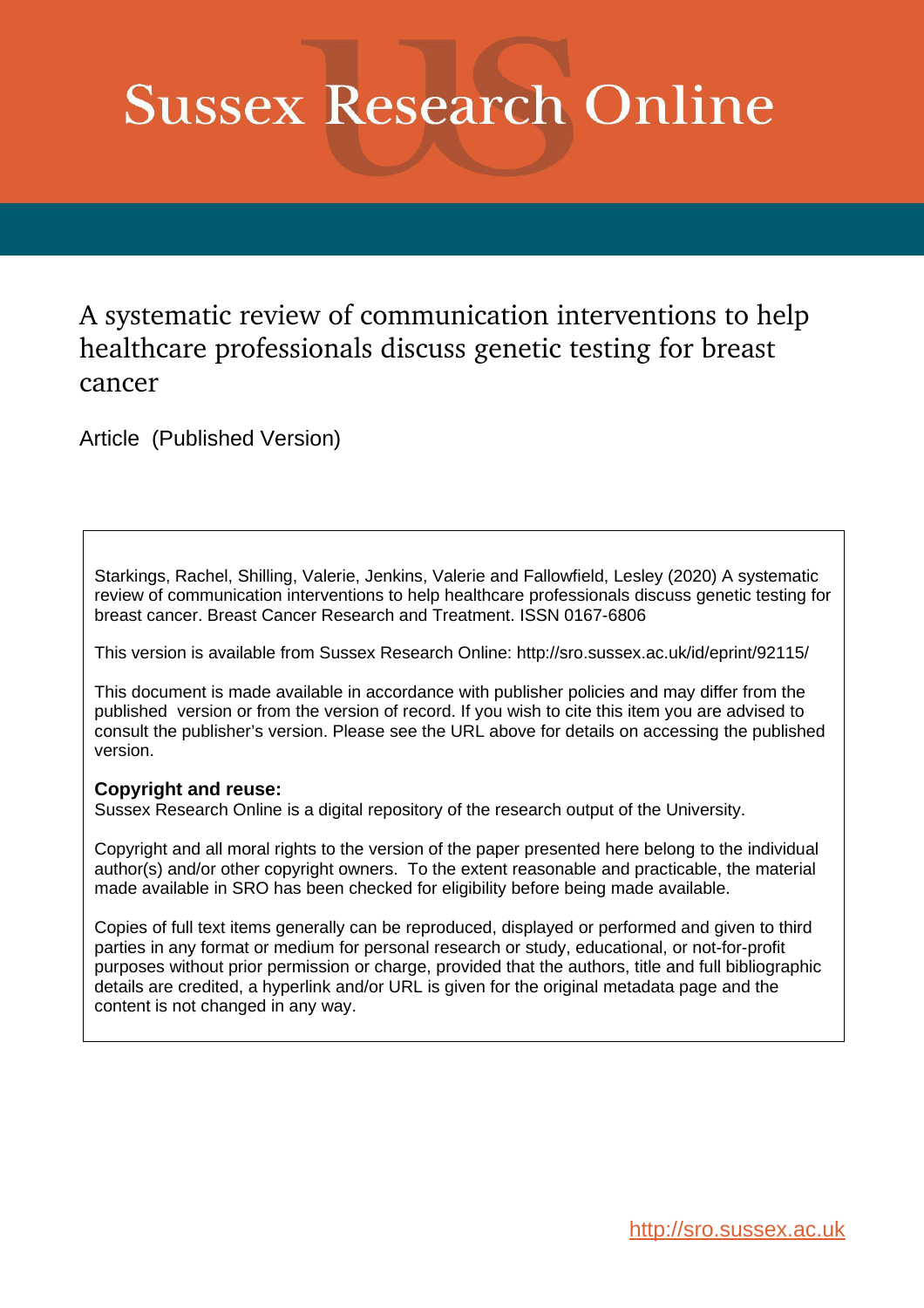**REVIEW**



# **A systematic review of communication interventions to help healthcare professionals discuss genetic testing for breast cancer**

**Rachel Starkings1 · Valerie Shilling1 · Valerie Jenkins1 · Lesley Fallowfeld1**

Received: 15 May 2020 / Accepted: 9 June 2020 © The Author(s) 2020

#### **Abstract**

**Purpose** This systematic review examined educational training interventions for healthcare professionals (HCPs) discussing genetic testing and risk for hereditary breast cancer. There was a particular focus on the presence, and content, of communication elements within these packages.

**Methods** Searches were run via CINAHL, EMBASE, PUBMED, and PsychInfo in February 2019 to identify training interventions available to HCPs with reference to communication skills. Studies were assessed for quality, with relevant intervention and outcome data extracted and synthesized. This review followed the Preferred Reporting Items for Systematic Review and Meta-analyses (PRISMA) statement and was registered on the PROSPERO database (CRD42019124010). **Results** Of 3,988 items, seven papers, two of which were linked, were eligible for inclusion. There was a mix of randomized and single arm studies with web-based and face-to-face interventions. Content included an overview of genetics, hereditary and familial background, and recommended practice techniques. Outcomes focused on communication, self-efficacy, knowledge, and satisfaction. Interventions were designed for genetic counselors, physicians, primary care physicians (PCPs), medical students, and nurses. None of the papers featured oncologists or surgeons.

**Conclusions** This review revealed an overall lack of publications which evaluated interventions to assist HCPs discussing hereditary breast cancer risk and testing. Studies failed to operationalize which 'communication skills' they included, nor did they consistently report randomization, outcome measures, or analysis.

Discussing the need for, and management of, genetic testing for inherited cancer risk with individuals and their families can be challenging. As genetic testing in breast cancer becomes more common, the provision of specifc communication-based training programs, with reference to genetic testing, risk assessments, and counseling skills is warranted.

Keywords Breast cancer · Communication · Education · Genetic counseling · Genetic testing · Systematic review

# **Introduction**

A generally greater uptake of cancer risk assessments, availability of direct-to-consumer tests, and growing insurance coverage for these services has led to increasing demand for genetic services [[1,](#page-12-0) [2](#page-12-1)]. This is particularly evident regarding hereditary breast cancer, which reportedly comprises  $\approx 5\%$ 

**Electronic supplementary material** The online version of this article [\(https://doi.org/10.1007/s10549-020-05741-z](https://doi.org/10.1007/s10549-020-05741-z)) contains supplementary material, which is available to authorized users.

 $\boxtimes$  Rachel Starkings R.M.L.Starkings@sussex.ac.uk of all breast cancer presentations, and where BRCA1 and 2 mutations put an individual at higher individual risk of additional cancers [\[3](#page-12-2)[–6](#page-12-3)].

The call for accessible genetic services has grown exponentially since the identifcation of BRCA1 (1994) and BRCA2 genes (1995). Furthermore, publicity surrounding high-profle celebrity cases (e.g., Angelina Jolie) signifcantly increased public awareness of the genetic risk to cancer [\[3](#page-12-2), [7–](#page-12-4)[9\]](#page-12-5). However, such demand generally exceeds the availability of counseling services [\[9](#page-12-5)[–11](#page-12-6)]. Consequently, many diferent healthcare providers (HCPs) may be involved in discussions about the need for genetic testing, the consequences of a test result for an individual, and the ensuing implications for other family members [\[10\]](#page-12-7). Genetic counselors or geneticists, primary care physicians making genetic referrals, specialist breast care nurses, oncologists,

<sup>&</sup>lt;sup>1</sup> SHORE-C, Brighton and Sussex Medical School, Brighton BN1 9RX, England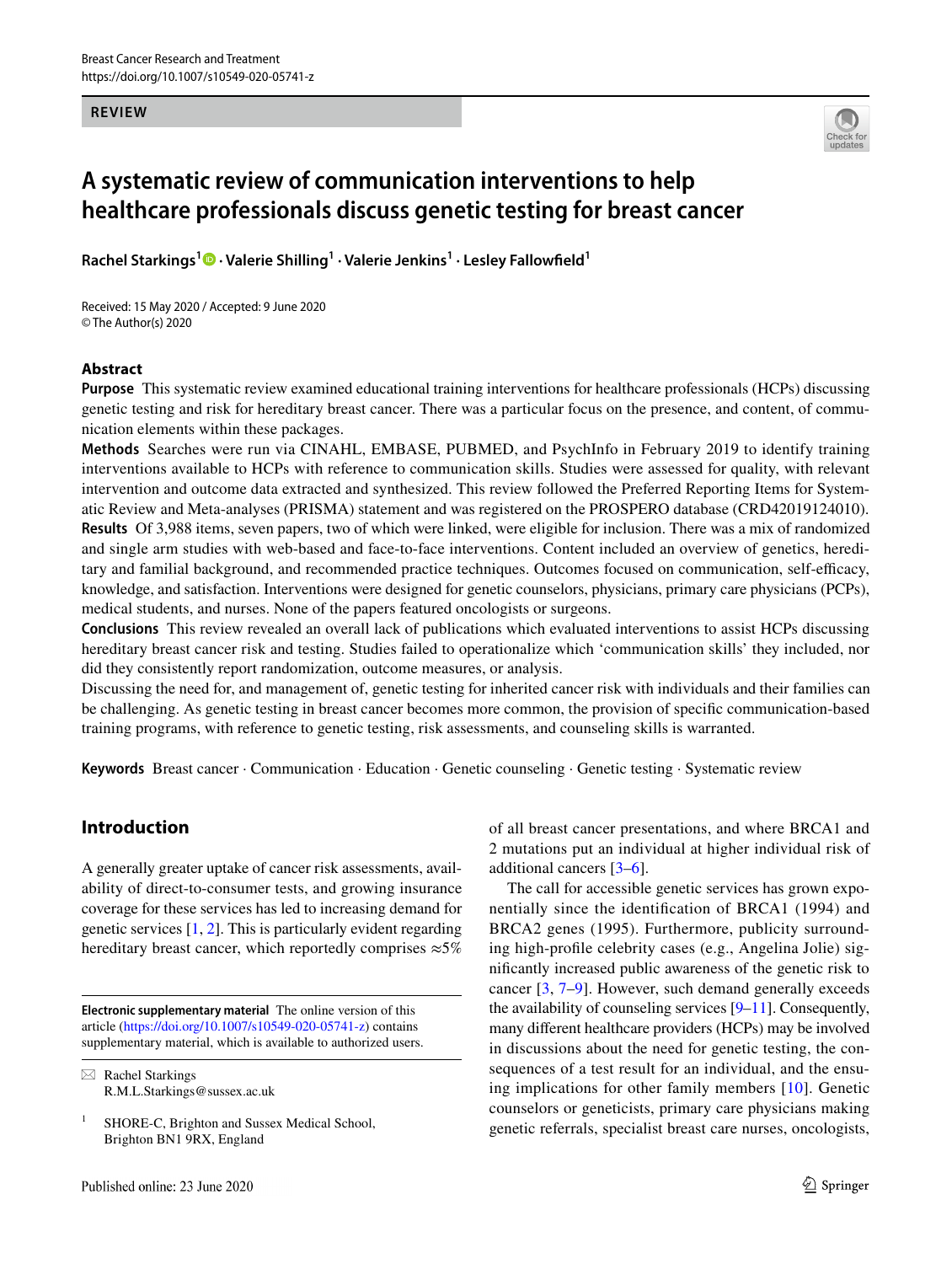or surgeons may all have a signifcant role in explaining the issues surrounding testing with individuals and their families [[3,](#page-12-2) [5,](#page-12-8) [8,](#page-12-9) [12,](#page-12-10) [13](#page-12-11)]. The timing and format of these conversations can impact the value they have for individuals and the overall health system [\[4](#page-12-12)]. For example, a primary care physician conducting an early risk assessment appropriately for someone worried about their own risk might well be sufficient and ease the pressure on genetic services  $[3, 14]$  $[3, 14]$  $[3, 14]$  $[3, 14]$ .

Providing genetic risk assessment, testing, and counseling necessitates an appropriate knowledge base and good com-munication skills [[15\]](#page-12-14) including the ability to build rapport, while providing a clear explanation of risk, empathy, and a genuinely client-centered approach [\[16–](#page-12-15)[18\]](#page-12-16). Rather than being prescriptive, the counselor needs to provide guidance and support thereby reinforcing an individual's autonomy [\[19\]](#page-12-17).

Genetic counseling has historically consisted of two main components, a pre- and post-test discussion. The pre-test session outlines information about the test and its outcomes, the provision of informed consent, and a discussion about family history and risk assessment [[20](#page-12-18)[–22\]](#page-12-19). If the patient proceeds with testing, the post-test session builds on pretest information while providing the test result itself [[20](#page-12-18)]. Some patients may decline testing or there may not be a clinical need to proceed. Other methods of counseling are being used to provide services for a growing population with geographical diversity, such as telephonic sessions, group introductions, and pre- and post-test sessions delivered by diferent health professionals (e.g., a genetic counselor only seeing high-risk patients for a post-test consultation) [[23\]](#page-12-20).

Individual responses to test results vary, be they positive, negative, or a variant of uncertain signifcance (VUS). Efective counseling should then pre-empt and prepare a counselee for each of these outcomes with appropriate psychosocial support [\[17](#page-12-21), [21\]](#page-12-22). In order to do this, HCPs need commensurate levels of genetic knowledge and interpersonal skills to help an individual navigate complex ethical, familial, and legal issues [[5,](#page-12-8) [24\]](#page-12-23). Not only do individuals have varying information needs, but HCPs need to be able to interpret and clearly convey the risk information, and corresponding referral and management options [\[19,](#page-12-17) [20,](#page-12-18) [25,](#page-12-24) [26](#page-13-0)]. Consultations that are vague, overly complex, jargonistic, or are dominated by the clinician are deemed the most unsatisfactory [\[19](#page-12-17), [26,](#page-13-0) [27\]](#page-13-1). Both members of the public and HCPs may have poor numeracy and struggle to understand risk-based information [[19,](#page-12-17) [28\]](#page-13-2). This confusion can prohibit engagement and lead to conversations that result in misinformed decision making [[15](#page-12-14), [26\]](#page-13-0). Communication should then be both process and content-focused, providing correct information with relevant interpersonal skills.

These conversations play an important role in informing not only an individual's own choices about treatment and surveillance, but potentially those of other members of their family [[4,](#page-12-12) [7](#page-12-4), [29](#page-13-3)[–31\]](#page-13-4). Unfortunately, there is evidence that HCPs without specifc genetic training often lack confdence and knowledge about the referral pathway, the genetic background of inheritance, or how to speak to individuals about genetic testing and risk assessment [\[11](#page-12-6), [24](#page-12-23), [32–](#page-13-5)[34\]](#page-13-6). There are also concerns that without appropriate guidance, individuals may struggle to manage the psychological burden of testing and the future implications of any results [\[4](#page-12-12), [35](#page-13-7)].

There has been considerable research around aids and interventions for the counselee [\[5](#page-12-8), [24](#page-12-23), [30,](#page-13-8) [36\]](#page-13-9), along with exploration of the genetic counseling process and dialogue [[18,](#page-12-16) [37](#page-13-10)]. However, training interventions directed at HCPs communicating risk and genetic based information are rare and less well evaluated.

Our systematic review examined the published literature to identify if, and how, communication skills were being included in educational materials for HCPs discussing hereditary breast cancer. As noted, good communication involves both process and content-based work. Reference to 'communication skills' within this paper then refers to a combination of both. Understanding this landscape can inform future training programs as a broader group of HCPs become involved in conversations about genetic testing for hereditary mutations relevant to breast cancer risk.

#### **Methods**

The review is registered on the PROSPERO database (CRD42019124010) and was conducted following the Preferred Reporting Items for Systematic Review and Metaanalyses (PRISMA) statement.

Our specifc objectives were to (a) identify published educational interventions available for HCPs discussing genetic testing in relation to breast cancer risk, (b) understand the components that make up these programs, including how communication skills were operationalized/defned, and (c) synthesize reported outcomes of intervention efficacy as dictated by the programs themselves. We consider 'HCP' to include genetic counselors/geneticists, medical students, nurses, oncologists, primary care providers (PCPs), and surgeons. This array of disciplines allows for the evolving model of HCPs who might conduct genetic conversations. We did not specify a control arm as the emphasis for this review was to understand the current landscape of available materials. We anticipated studies to report on outcomes such as HCP confdence and competence along with including their own working model or defnition of communication skills.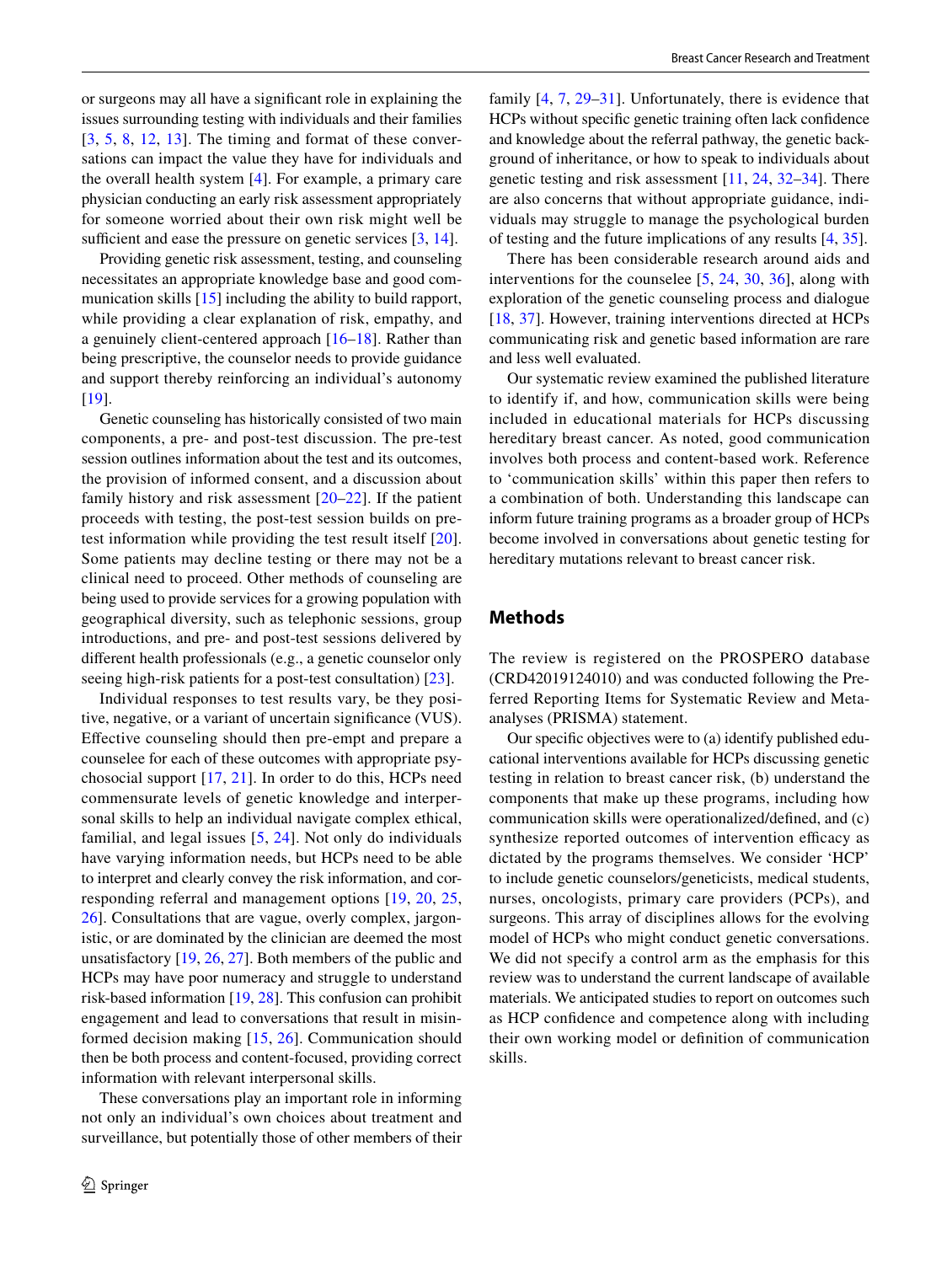#### **Eligibility**

Studies were included if they were published between 1995 and February 2019, with the earlier parameter selected in line with the discovery of the BRCA genes. We anticipated a small and disparate body of literature and as such were deliberately inclusive in our criteria to maximize the number of eligible studies identifed; papers were eligible if they reported an educational intervention conveying genetic information. These studies did not have to report solely on testing within breast cancer, as they could be embedded within a larger suite of training. However, they did need to directly reference breast cancer genetic material. We also included papers discussing the development of these interventions.

We excluded studies that purely reported populationbased testing or outcomes, including patient or public understanding of genetic testing, and those that only discussed analytic components of an assay or clinical outcomes associated with genetic test results, e.g., chemotherapy outcomes. Finally, we omitted papers that aimed to educate the public or patients on genetic testing, did not include any information relevant to hereditary breast cancer, were not available in English, or were conference abstracts/letters/editorials.

#### **Procedure**

Our search terms were grouped into four categories for healthcare professionals, communication, interventions, and the population (Supplement 1).

Terms were combined with Boolean operators and searched using EMBASE, CINAHL, PUBMED, and PsycINFO. Searches were saved into an EndNote X7 library and duplicates were removed using the in-built feature, coupled with a hand search.

Once duplicates were removed, titles and abstracts were screened by two authors (RS, VS) for relevance. The remaining items were independently screened for their eligibility before confrming the fnal selection of papers for forward and backward searching. Those articles identifed through forward/backward citation searching were confrmed against the eligibility criteria before being added to the fnal selection (Fig.  $1$ ).

#### **Analysis**

Data were extracted by one author (RS) and reviewed both for accuracy and completeness by a second (VS). The type of data extracted captured basic information about the article, the population, participant retention, the intervention itself including methods used, and the overall results.

Quality assessment was carried out for each study using the Efective Public Health Practice Project Quality

Assessment Tool for Quantitative Studies (EPHPP) [[38](#page-13-11)]. This tool was selected for its use in public health, with less reliance on statistical outcomes. The assessment comprised six components (selection bias, study design, confounders, blinding, data collection method, and withdrawals/dropouts), which were scored as 'weak', 'moderate', or 'strong'. Papers were given a global rating using the same scale. While the review outcomes focused on intervention content, having a quality assessment tool allowed for standardized comparisons to be made across papers. Two reviewers (RS/VS) completed these assessments independent of one another before discussing and confrming global ratings.

# **Results**

The initial search returned 3,988 items, of which 1,588 were duplicates. The remaining 2,400 papers were reviewed by title and abstract for relevance, with eight items then screened against eligibility criteria. Of these, three were found to be pertinent with a further four identifed through subsequent forward and backward citation searching. Seven papers meeting the inclusion criteria were included with two linked publications, reporting on the same study but focusing on diferent outcomes [\[39,](#page-13-12) [40](#page-13-13)]. These will be referred to separately for the purposes of discussing methods and outcomes.

#### **Sample characteristics**

The fnal seven papers involved a range of HCP audiences, including PCPs [[39–](#page-13-12)[41](#page-13-14)], nurses [[42](#page-13-15)–[44\]](#page-13-16), physicians [\[42,](#page-13-15) [43\]](#page-13-17), genetic counselors [\[42\]](#page-13-15), and medical students [[45](#page-13-18)]. Three (four papers) of the six interventions used a randomized study design [[39–](#page-13-12)[41](#page-13-14), [44\]](#page-13-16). Table [1](#page-5-0) summarizes the extracted data from each study.

#### **Intervention characteristics**

One intervention utilized a web-based platform [[39](#page-13-12), [40](#page-13-13)], with the remaining five adopting face-to-face approaches  $[41-45]$  $[41-45]$  $[41-45]$  of traditional lecture formats  $[41-45]$ , counseling role play scenarios [[41–](#page-13-14)[44\]](#page-13-16), risk assessment practice [[42–](#page-13-15)[44\]](#page-13-16), lab experience [[42](#page-13-15)], patient discussions [[41\]](#page-13-14), and mentorship [\[44\]](#page-13-16).

The training focused on topics such as communication/ counseling skills [[39–](#page-13-12)[45\]](#page-13-18), genetic testing principles [[39,](#page-13-12) [40,](#page-13-13) [42](#page-13-15)–[45\]](#page-13-18), psychosocial and ethical, legal, and social issues (ELSI) [[39,](#page-13-12) [40](#page-13-13), [43–](#page-13-17)[45\]](#page-13-18), hereditary cancers/BRCA [\[41–](#page-13-14)[43,](#page-13-17) [45](#page-13-18)], and risk assessment [\[39](#page-13-12), [40](#page-13-13), [44](#page-13-16)].

Interventions provided face-to-face were either completed in one day [\[41](#page-13-14)], over multiple days up to two weeks [[42–](#page-13-15)[44](#page-13-16)],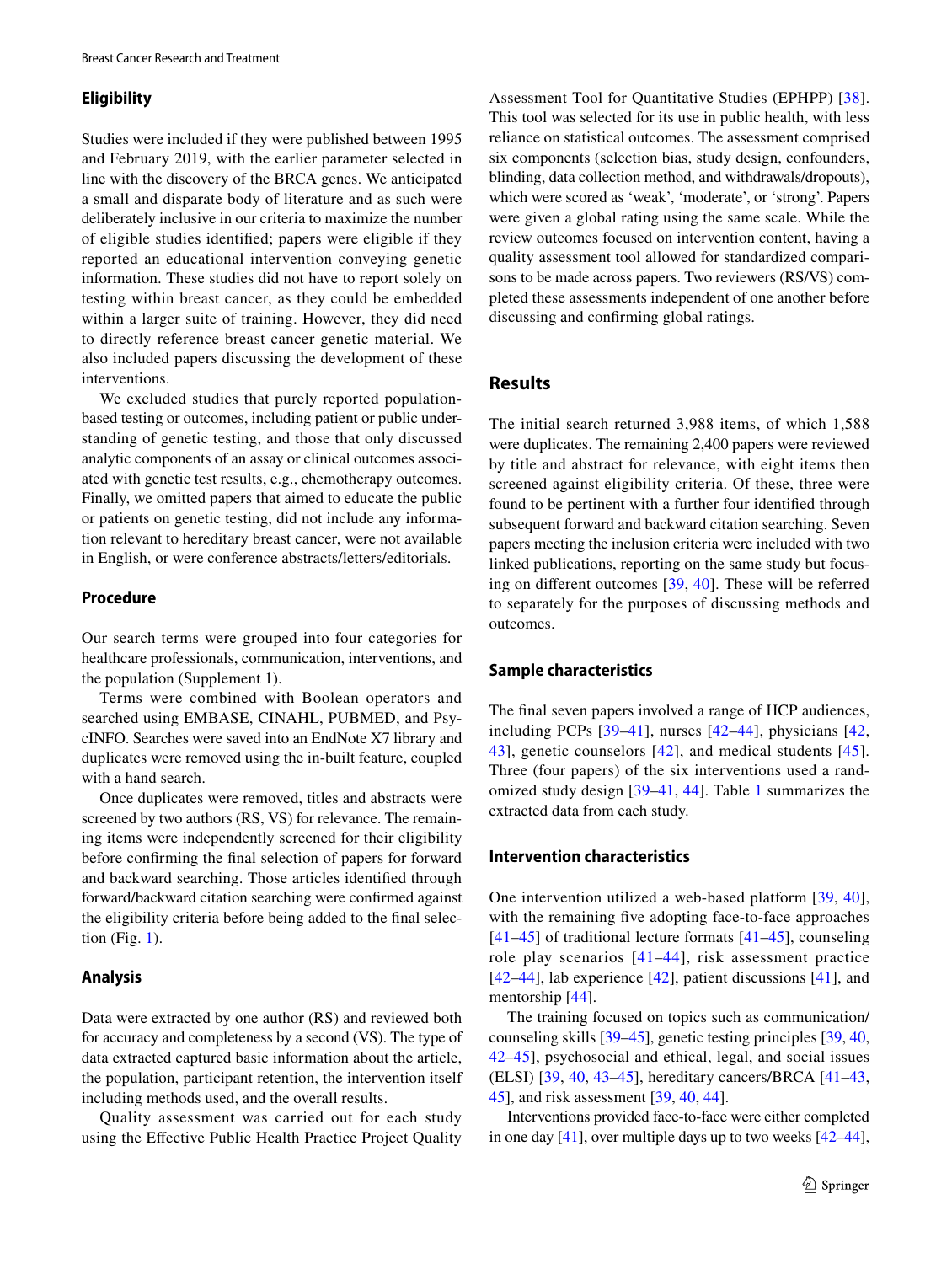

<span id="page-4-0"></span>**Fig. 1** The PRISMA 2009 fow diagram

or a longer expanse of time [\[45\]](#page-13-18). The web-based intervention took six hours to complete [[39,](#page-13-12) [40\]](#page-13-13).

#### **Outcomes**

Across the papers, the most common outcome assessed was communication skills but there was a lack of specifcity as to what this comprised [[39](#page-13-12)[–41](#page-13-14), [43,](#page-13-17) [45](#page-13-18)]. There was an inconsistency as to whether communication outcomes referenced process work or the correct dissemination of information. For those studies that used standardized patients (SPs) to assess candidate performance, both elements of communication skills were referenced [[39](#page-13-12), [40,](#page-13-13) [45](#page-13-18)]. In one intervention, counseling skills were assessed before and after the training using a knowledge test, including items about the competences required during counseling and for disclosure of test results. Skills relating to counseling *prior* to genetic testing signifcantly improved, while those concerning test results signifcantly decreased post intervention [\[43\]](#page-13-17). While practice sessions were included within the intervention, there was an absence of information as to the specifc communication elements imparted. Other studies captured communication skills via knowledge or efficacy measures, again without clear detail on content [\[42](#page-13-15), [44](#page-13-16)].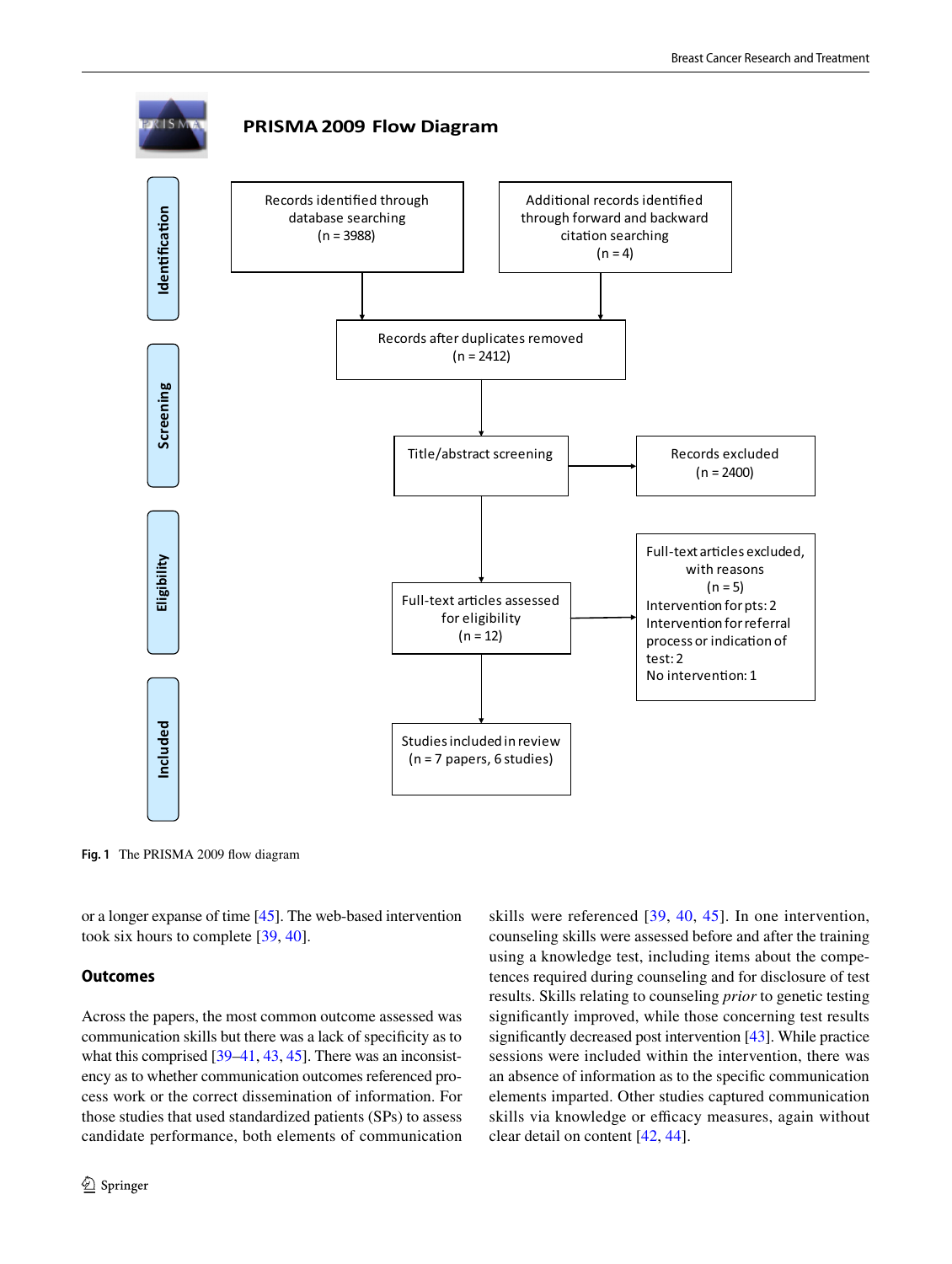| Population<br>Author, Year, Country<br>Randomized |                                                                                                                    |                                                                                                                                                                                                                                                                                                                                                                                                                               |                                                                                                                                                                                                                                                                                                                                                                                            |                                                                                                                                                                                                                                                                                                                                                            |                                                                                                                                                                                                                                                                                                                                                                                                                                                                                                                                                                                                                                                                                                                                                                                                                                                                                                                                                                                                                                                                                               |
|---------------------------------------------------|--------------------------------------------------------------------------------------------------------------------|-------------------------------------------------------------------------------------------------------------------------------------------------------------------------------------------------------------------------------------------------------------------------------------------------------------------------------------------------------------------------------------------------------------------------------|--------------------------------------------------------------------------------------------------------------------------------------------------------------------------------------------------------------------------------------------------------------------------------------------------------------------------------------------------------------------------------------------|------------------------------------------------------------------------------------------------------------------------------------------------------------------------------------------------------------------------------------------------------------------------------------------------------------------------------------------------------------|-----------------------------------------------------------------------------------------------------------------------------------------------------------------------------------------------------------------------------------------------------------------------------------------------------------------------------------------------------------------------------------------------------------------------------------------------------------------------------------------------------------------------------------------------------------------------------------------------------------------------------------------------------------------------------------------------------------------------------------------------------------------------------------------------------------------------------------------------------------------------------------------------------------------------------------------------------------------------------------------------------------------------------------------------------------------------------------------------|
|                                                   | Z                                                                                                                  | Objectives                                                                                                                                                                                                                                                                                                                                                                                                                    | Training Content                                                                                                                                                                                                                                                                                                                                                                           | Outcomes                                                                                                                                                                                                                                                                                                                                                   | Key results                                                                                                                                                                                                                                                                                                                                                                                                                                                                                                                                                                                                                                                                                                                                                                                                                                                                                                                                                                                                                                                                                   |
| PCPs<br>Bell, 2014 <sup>ª</sup> , USA             | 3442 approached<br>60 intervention<br>77 intervention<br>121 completed<br>155 enrolled<br>78 control<br>61 control | -Improving risk assessment<br>ing/counseling including<br>educational intervention<br>was more effective than<br>-Discussing genetic test-<br>To explore whether an<br>for hereditary BC<br>a control at:<br>ELSI                                                                                                                                                                                                             | clinical cases/tutorials on<br>doctor-pt interaction and<br>epidemiology and ELSI<br>clinical genetics, ELSI,<br>Carried out self-directed<br>Background of genetic<br>Intervention employed<br>-Communication skills<br>Intervention: 6 h web-<br>clinical reasoning<br>based curriculum<br>learning covering<br>Practice behaviors<br>Risk assessment<br>covering:<br>testing<br>Control | approximately 1 month<br>qualitative appraisal of<br>SP visits were conducted<br>topics and questions<br>and analyzed using<br>covered by the PCP<br>Outcomes collected<br>after training                                                                                                                                                                  | Ashkenazi Jewish heritage (21/34.4% control, 8/13.3%<br>intervention, $p$ 0.03), and more likely to say it was the<br>demographics, years of experience or experience with<br>Participant differences No significant grp differences in<br>p 0.05), encourage SP to make decisions after genetic<br>counseling (37/60.7% control, 47/78.3% intervention,<br>counseling (13/21.3% control, 23/38.3% intervention,<br>p 0.05), ask about male relatives with prostate cancer<br>male relatives (1/1.6% control, 12/20% intervention,<br>Arms did not significantly differ on counseling behav-<br>iors, soliciting personal history, or discussing ELSI<br>Intervention grp significantly less likely to ask about<br>they would get tested (33/54.1% control, 20/33.3%<br>significantly less likely to respond definitively that<br>(p 0.006), and discuss increased risk of cancer for<br>When asked "what would you do", intervention grp<br>Intervention arm more likely to discuss benefits of<br>intervention, $(p 0.01)$<br>SP's decision (n.s.)<br>inherited BC<br>p(0.001)<br>Results: |
| GPs<br>Houwink, 2014, The<br>Netherlands          | 2100 approached<br>38 intervention<br>46 intervention<br>56 completed<br>88 enrolled<br>42 control<br>18 control   | bilities and limitations of<br>-Knowing when to contact<br>risks, including manage-<br>-Recognition of pts at risk<br>ment and ethical issues<br>referral of risk assess-<br>-Identification of pts for<br>-Recall of details about<br>-Discussing hereditary<br>Explaining the possi-<br>oncogenetic testing<br>a genetic specialist<br>hereditary cancer<br>-Pedigree drawing<br>Aim of improving<br>of inheritance<br>ment | tional training; this was<br>-Discussion with pts who<br>Did not receive any addi-<br>had a history of BRCA<br>-Role-play of scenarios<br>Hereditary forms of<br>Training featured:<br>offered later<br>Intervention<br>testing<br>cancer<br>Control:                                                                                                                                      | would recommend train-<br>tion with training. Latter<br>ing and if it was relevant<br>knowledge and satisfac-<br>baseline, 1, & 3 months<br>All participants received<br>applicability of gained<br>whether participants<br>a visit from an SP at<br>questionnaire asked<br>Intervention grp only<br>Questionnaires on<br>post intervention<br>to practice | Further regression analysis covarying for pre-test score,<br>Grps did not differ significantly on age, sex, years, or<br>using the control grp score as reference, revealed a<br>of 0.19 ( $p < 0.0005$ ) 1 month post intervention, not<br>Questionnaire completed by 17/38 participants; 65%<br>moderate effect size at 1 month post (standardized<br>SP <sub>s</sub> Significant between grp performance difference<br>reported applying their learnt skills monthly, 35%<br>regression coefficient = $0.34$ ) which was reduced,<br>though still moderate, at 3 months (standardized<br>Average response to both questions was 4.4/5<br>type of experience or pre-test performance<br>Average global grade for course was 7.7/10<br>present at baseline or 3 months post<br>Questionnaire completed by 18/38<br>regression coefficient $= 0.28$ )<br>Participant differences:<br>Applicability<br>Satisfaction<br>weekly<br>Results                                                                                                                                                       |

<span id="page-5-0"></span> $\underline{\textcircled{\tiny 2}}$  Springer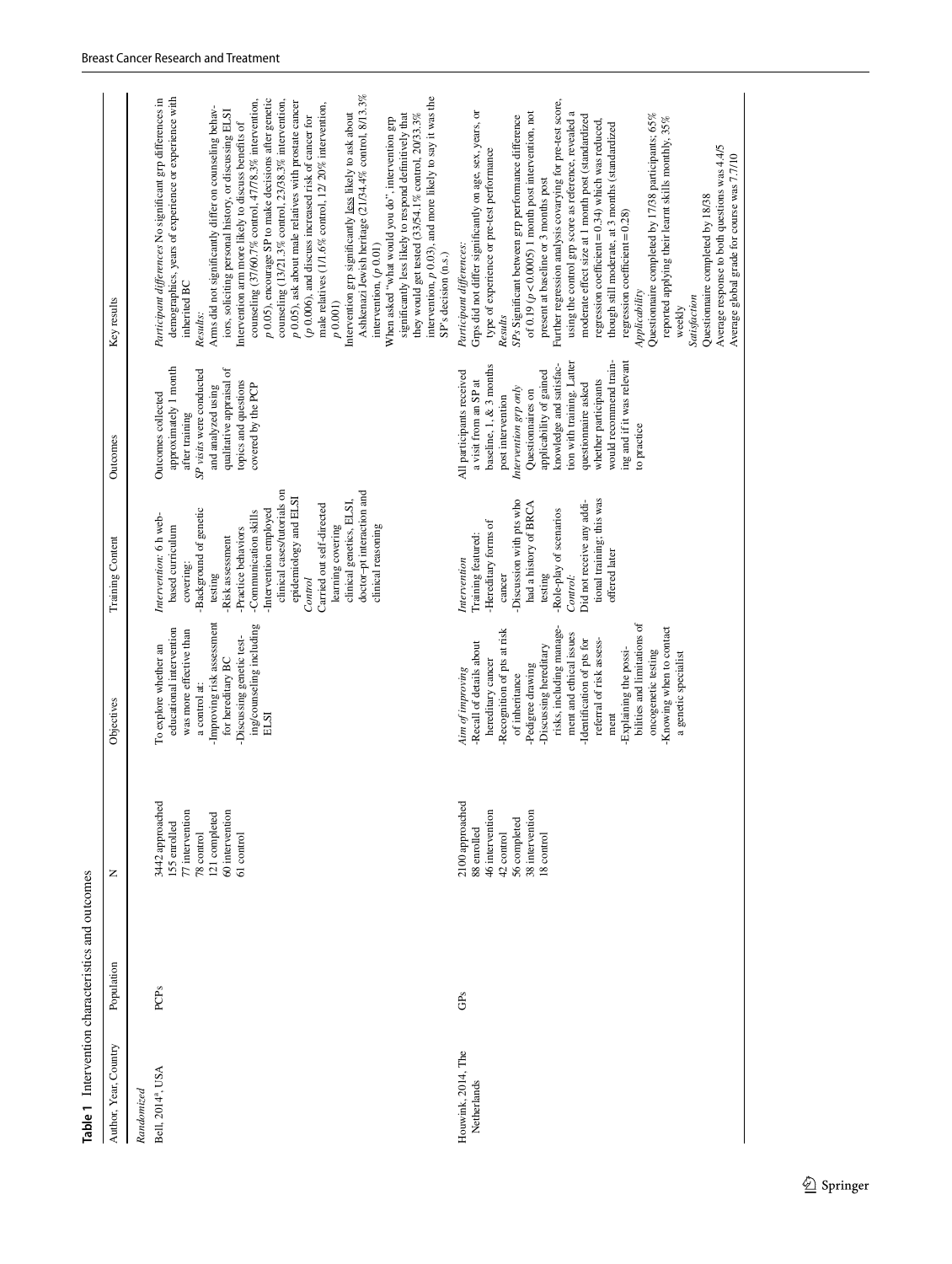Table 1 (continued)

 $\underline{\textcircled{\tiny 2}}$  Springer

| Author, Year, Country | Population               | z                              | Objectives                 | Training Content            | Outcomes                   | Key results                                               |
|-----------------------|--------------------------|--------------------------------|----------------------------|-----------------------------|----------------------------|-----------------------------------------------------------|
|                       |                          |                                |                            |                             |                            |                                                           |
| Masny, 2008, USA      | Nurses: 80% from a com-  | Unk approached                 | Program aimed to improve:  | Intervention                | Mentorship program         | Participant differences                                   |
|                       | munity setting           |                                | Understanding of clinical  | Training covered:           | assessed on increased      | Grps did not differ on education, working with, or expe-  |
|                       |                          | 41 enrolled<br>20 intervention |                            |                             |                            |                                                           |
|                       | 20% from a cancer center |                                | cancer genetics            | Review of molecular         | networking skills, self-   | rience of, a Cancer Risk Assessment program               |
|                       |                          | 21 control                     | Knowledge of genetic       | cancer genetics             | efficacy and provided      | Results                                                   |
|                       |                          | by arm<br>25 completed, unl    | assessment, syndromes      | -Cancer risk assessment     | support for continued      | Analyses are combined for control and intervention arms   |
|                       |                          |                                | and pedigrees              | Benefits and limitations of | learning                   | here was a significant improvement in self-efficacy       |
|                       |                          |                                | Communication of testing   | genetic technologies        | Changes to networking and  | for the entire grp including: explanation of genetic      |
|                       |                          |                                | benefits and limitations   | -Case studies illustrating  | self-efficacy assessed by  | concepts, assessment of cancer risk, development of       |
|                       |                          |                                | Evaluation of ELSI and     | psychosocial and ELSI       | questionnaire at baseline, | differential syndrome list, interpretation and disclosure |
|                       |                          |                                | psychosocial issues for    | concerns                    | 3, and 6 months            | of results, discussion of cancer screening, chemopre-     |
|                       |                          |                                | individuals and their      | Cancer risk estimation      | Mentorship activity docu-  | vention and prophylactic surgery (all $p < 0.05$ with an  |
|                       |                          |                                | family                     | Medical management for      | mented via a log with      | average mean change across domains of .91 on a scale      |
|                       |                          |                                | -Integrate knowledge of    | high-risk breast/ovarian    | a telephone interview      | of $1-5$ )                                                |
|                       |                          |                                | risk estimation models     | carriers                    | between participants       | There was an increase in networking between genetic       |
|                       |                          |                                | -Development of follow     | -Pre- and post-test         | and health educators to    | nurses and counselors from 17 participants at baseline    |
|                       |                          |                                | up plans                   | counseling including        | discuss the experience     | to 33 at 6 months                                         |
|                       |                          |                                | Apply skills to disclosure | decisional support          |                            | Participants felt there was benefit to the mentoring      |
|                       |                          |                                | -Utilization of a mentor   | -Overview of mentor-        |                            | program                                                   |
|                       |                          |                                | service to improve         | ship and professional       |                            |                                                           |
|                       |                          |                                | critical thinking and      | development                 |                            |                                                           |
|                       |                          |                                | counseling skills          | Control                     |                            |                                                           |
|                       |                          |                                |                            | Same training but men-      |                            |                                                           |
|                       |                          |                                |                            | torship delayed 3 to        |                            |                                                           |
|                       |                          |                                |                            | 6 months from course        |                            |                                                           |
|                       |                          |                                |                            | completion                  |                            |                                                           |
|                       |                          |                                |                            |                             |                            |                                                           |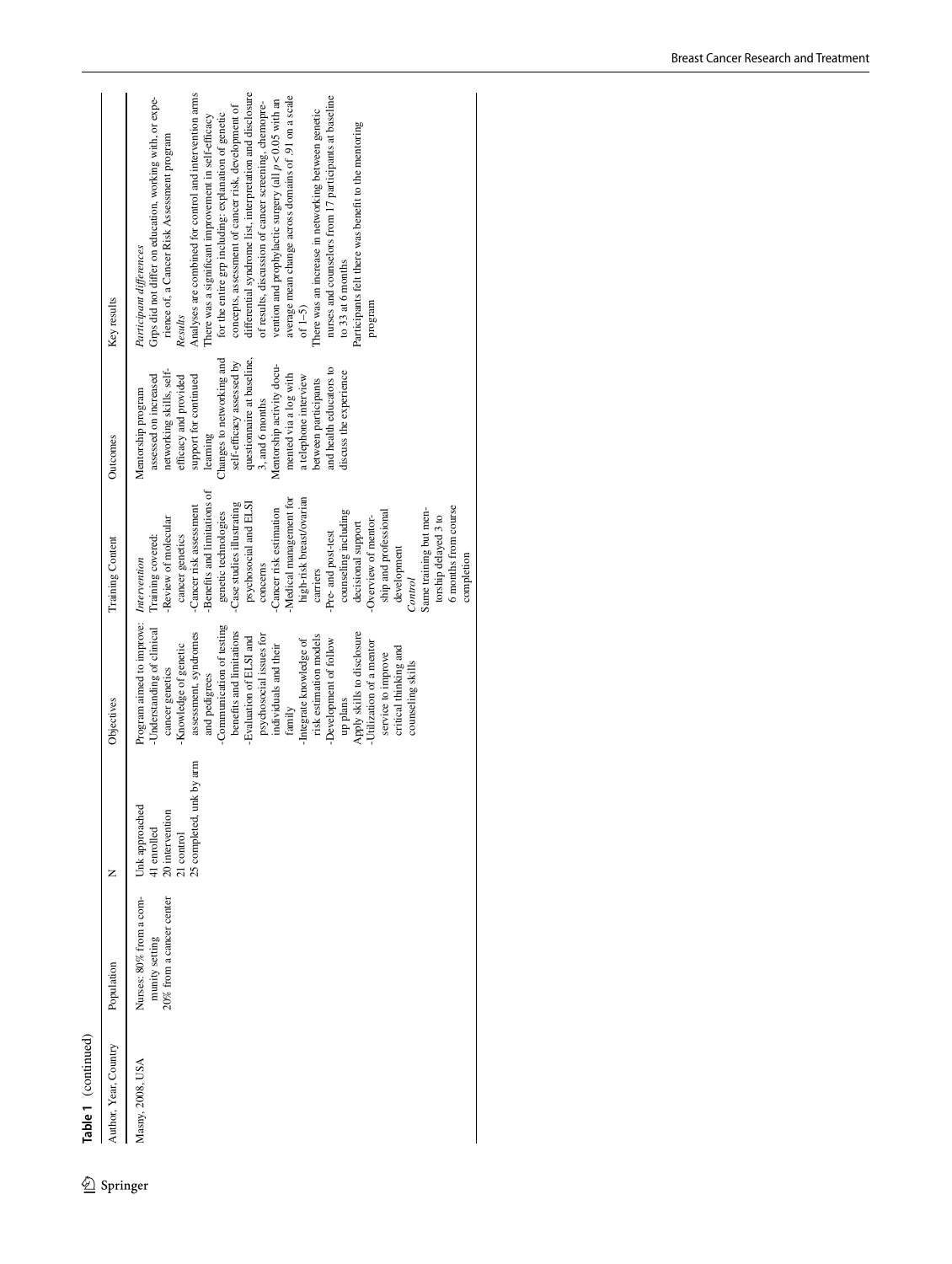| Author, Year, Country           | Population    | Z | Objectives | Training Content | Outcomes                                                                                                                                                                                                                                                                                                                                                                                                                                                                                                                                                                                                                                                                                                                                                                                                  | Key results                                                                                                                                                                                                                                                                                                                                                                                                                                                                                                                                                                                                                                                                                                                                                                                                                                                                                                                                                                                                                                                                                                                                                                                                                                                                                                                                                                                                                                                                                                                                                                                                                                                                                                                                                                                                                                                                                                                                                                                                                                                                                                                                                                                                                                                                                                                                                                                                                       |
|---------------------------------|---------------|---|------------|------------------|-----------------------------------------------------------------------------------------------------------------------------------------------------------------------------------------------------------------------------------------------------------------------------------------------------------------------------------------------------------------------------------------------------------------------------------------------------------------------------------------------------------------------------------------------------------------------------------------------------------------------------------------------------------------------------------------------------------------------------------------------------------------------------------------------------------|-----------------------------------------------------------------------------------------------------------------------------------------------------------------------------------------------------------------------------------------------------------------------------------------------------------------------------------------------------------------------------------------------------------------------------------------------------------------------------------------------------------------------------------------------------------------------------------------------------------------------------------------------------------------------------------------------------------------------------------------------------------------------------------------------------------------------------------------------------------------------------------------------------------------------------------------------------------------------------------------------------------------------------------------------------------------------------------------------------------------------------------------------------------------------------------------------------------------------------------------------------------------------------------------------------------------------------------------------------------------------------------------------------------------------------------------------------------------------------------------------------------------------------------------------------------------------------------------------------------------------------------------------------------------------------------------------------------------------------------------------------------------------------------------------------------------------------------------------------------------------------------------------------------------------------------------------------------------------------------------------------------------------------------------------------------------------------------------------------------------------------------------------------------------------------------------------------------------------------------------------------------------------------------------------------------------------------------------------------------------------------------------------------------------------------------|
| Wilkes, 2017 <sup>ª</sup> , USA | See Bell 2014 |   |            |                  | embolism, and perinatal/<br>knowledge, pre and post<br>pediatric genetic testing.<br>This was recorded, tran-<br>Pre- and Post-intervention<br>6 videos assessing clinical<br>thinking, judgment, and<br>ovarian cancer genetics,<br>ELSI, venous thrombo-<br>Grps assessed curriculum<br>on a number of features<br>video exercises (OSVE)<br>self-efficacy for geneti-<br>intervention, both grps<br>43 items covering breast/<br>visiting about 5 weeks<br>This SP was a woman at<br>genetic testing, SDM,<br>Pre and post interven-<br>after the intervention.<br>cally related skills or<br>risk for inherited BC<br>28 items; 20 capturing<br>objective structured<br>intended behaviors<br>Program assessment<br>scribed, and coded<br>tion, both grps<br>Self-efficacy<br>Knowledge<br>$SP$ visit | $-2.6$ ) $-2.3.4$ (3.3-3.6) $\Delta = 1.0$ (0.9-1.1); Control: 2.5<br>course highly and recommend to colleagues $(p < .0001$<br>SPs tended to score the intervention arm more highly on<br>ics, years of practice, or experience with inherited BC<br>being encouraged to ask questions, feeling listened to<br>Participants in general asked about 20% of the personal<br>$(65.5 - 86.9, p < 0.01$ for within [intervention only]<br>for both) without significant between grp differences.<br>their communication skills, offering options for care,<br>No significant between grp differences for demograph-<br>0.9); Control: 3.0 $(2.9-3.2)$ $\rightarrow$ 3.6 $(3.5-3.7)$ $\Delta$ = 0.6<br>92% of intervention participants viewed all of the con-<br>ELSI, and ethics in the pediatric setting, all reported<br>(0.4-0.7). Genetic knowledge: Intervention: 2.4 (2.3<br>as % correct (Average mean change for intervention:<br>$p$ < 0.01, with significant between grp differences (p<br>0.02 for both). Clinical skills self-efficacy: Interven-<br>11.4 -> 14.2 $p < 0.01$ ; Control 11.2-> 13.8 $p < 0.01$<br>tion: 3.0 $(2.8 - 3.1)$ $\rightarrow$ 3.8 $(3.6 - 3.9)$ $\Delta = 0.8$ (0.6-<br>knowledge, knowledge about BRCA genetics, BC,<br>only was seen for knowledge about genetic testing<br>assessed on a scale of 1-5, improved in both arms<br>Intervention grp significantly more likely to rate the<br>between grp comparisons aside from ethics in the<br>17.50, for control: 8.25, $p < 0.05$ for all within and<br>and family history questions but did not spend as<br>Clinical skills efficacy and genetic knowledge, both<br>Both arms significantly improved their cumulative<br>$(67.9 - 80.0, p < 0.01$ for within [intervention<br>only] and between) and general genetics/VTE<br>Significant improvement in the intervention grp<br>$(2.4 - 2.6)$ - $3.3$ $(3.1 - 3.4)$ $\Delta = 0.8$ $(0.6 - 0.9)$<br>Both grps improved significantly (Intervention<br>tent, control participants an average of 87%<br>pediatric setting-between grp p 0.08)<br>much time on psychosocial concerns<br>for both, no further detail available)<br>Possible scores ranged from 0-40<br>Neither grp improved in SDM<br>and having enough time<br>Participant differences<br>Program assessment<br>and between)<br>$\mathit{Self\text{-}eff}\text{-}\mathit{accy}$<br>Knowledge<br>SP visits<br>Results:<br>OSVE |
| Not randomized, with a control  |               |   |            |                  |                                                                                                                                                                                                                                                                                                                                                                                                                                                                                                                                                                                                                                                                                                                                                                                                           |                                                                                                                                                                                                                                                                                                                                                                                                                                                                                                                                                                                                                                                                                                                                                                                                                                                                                                                                                                                                                                                                                                                                                                                                                                                                                                                                                                                                                                                                                                                                                                                                                                                                                                                                                                                                                                                                                                                                                                                                                                                                                                                                                                                                                                                                                                                                                                                                                                   |

**Table 1** (continued)

Table 1 (continued)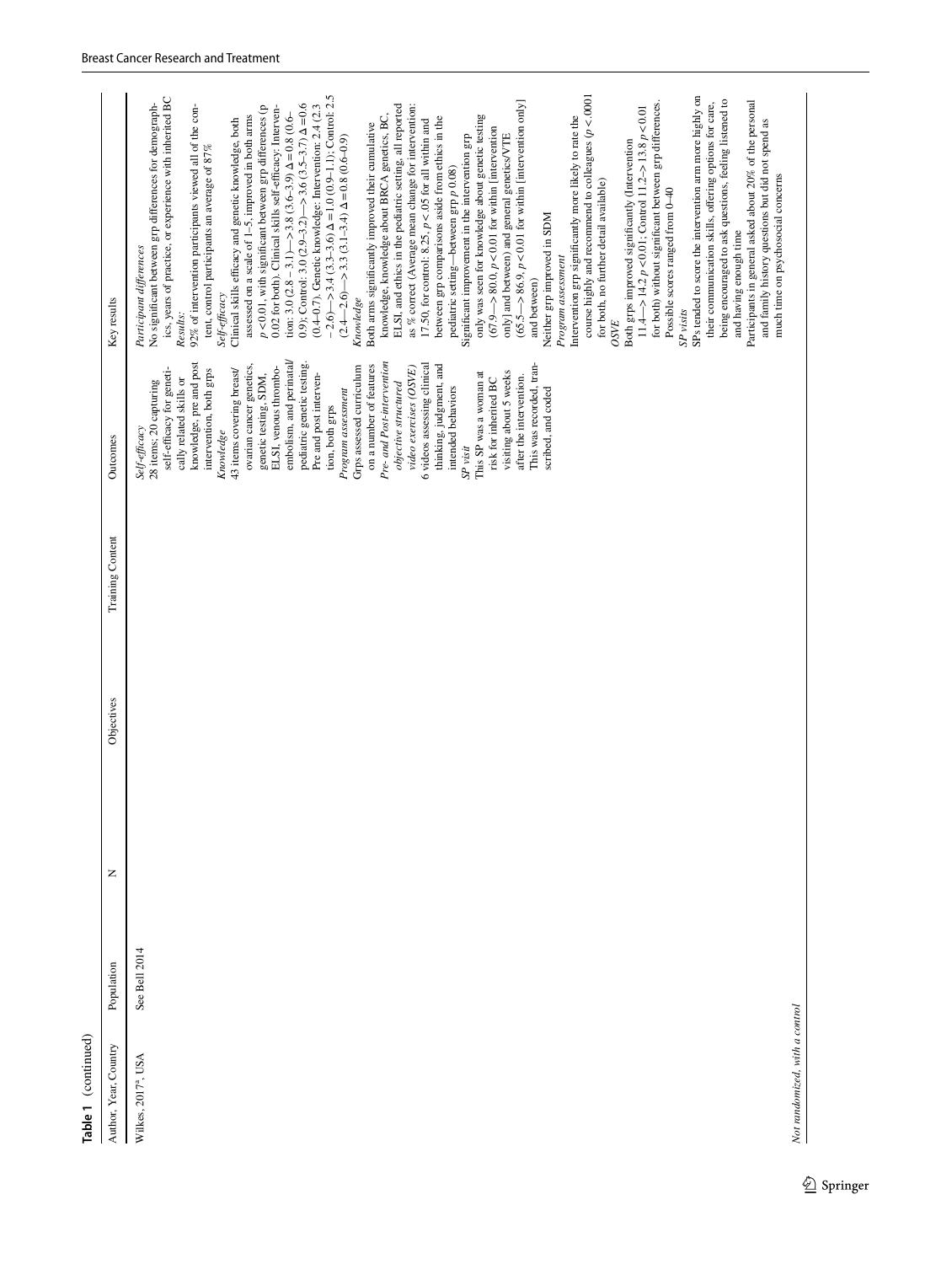Table 1 (continued)

|                            | Table 1 (continued)   |                           |                                                                                                                                                                                        |                                                                                                                                 |                                                                                                                                                                                                                                                                                                                                                                                                                                                                                                                                                                                        |                                                                                                                                                                                                                                                                                                                                                                                                                                                                                                                                                                                                                                                                                                                                                                                                                                      |                                                                                                                                                                                                                                                                                                                                                                                                                                                                                                                                                                                                                                                                                                                                                                                                                                                                                                                                                                                                                                                                                                                                                                                                                                                                                                                                                                                                                                                                                                          |
|----------------------------|-----------------------|---------------------------|----------------------------------------------------------------------------------------------------------------------------------------------------------------------------------------|---------------------------------------------------------------------------------------------------------------------------------|----------------------------------------------------------------------------------------------------------------------------------------------------------------------------------------------------------------------------------------------------------------------------------------------------------------------------------------------------------------------------------------------------------------------------------------------------------------------------------------------------------------------------------------------------------------------------------------|--------------------------------------------------------------------------------------------------------------------------------------------------------------------------------------------------------------------------------------------------------------------------------------------------------------------------------------------------------------------------------------------------------------------------------------------------------------------------------------------------------------------------------------------------------------------------------------------------------------------------------------------------------------------------------------------------------------------------------------------------------------------------------------------------------------------------------------|----------------------------------------------------------------------------------------------------------------------------------------------------------------------------------------------------------------------------------------------------------------------------------------------------------------------------------------------------------------------------------------------------------------------------------------------------------------------------------------------------------------------------------------------------------------------------------------------------------------------------------------------------------------------------------------------------------------------------------------------------------------------------------------------------------------------------------------------------------------------------------------------------------------------------------------------------------------------------------------------------------------------------------------------------------------------------------------------------------------------------------------------------------------------------------------------------------------------------------------------------------------------------------------------------------------------------------------------------------------------------------------------------------------------------------------------------------------------------------------------------------|
| $\textcircled{2}$ Springer | Author, Year, Country | Population                | Z                                                                                                                                                                                      | Objectives                                                                                                                      | Training Content                                                                                                                                                                                                                                                                                                                                                                                                                                                                                                                                                                       | Outcomes                                                                                                                                                                                                                                                                                                                                                                                                                                                                                                                                                                                                                                                                                                                                                                                                                             | Key results                                                                                                                                                                                                                                                                                                                                                                                                                                                                                                                                                                                                                                                                                                                                                                                                                                                                                                                                                                                                                                                                                                                                                                                                                                                                                                                                                                                                                                                                                              |
|                            | McGovern, 2010, USA   | 3rd year medical students | trols completed baseline<br>Unclear how many con-<br>6-month assessment.<br>63 controls completed<br>GB<br>Unk approached<br>136 enrolled on<br>121 completed<br>assessment<br>program | of genetic information<br>at improving medical<br>students' assessment<br>and communication<br>To assess SP program<br>and risk | twice: pre-disclosure and<br>benefits of testing, ELSI,<br>sub-set of these students<br>and pedigree analysis. A<br>explanation of its mean-<br>medical history, discuss<br>ing and implications for<br>about cancer genetics,<br>including information<br>to capture a pedigree,<br>Students were expected<br>an orientation lecture<br>treatment and family<br>BRCA, surveillance<br>deliver a result with<br>testing options, and<br>Students met with SP<br>All students received<br>options, risks and<br>took part in an SP<br>disclosure<br>Intervention<br>concerns<br>program | 5-point Likert scale to self-<br>All students completed this<br>8-item test given before the<br>-taking medical and family<br>on a 5-point Likert scale<br>for clarity of instruction,<br>SPs completed a checklist<br>program after each visit<br>prior to orientation lec-<br>-assessing and communi-<br>ture and 6 months after<br>in the SP program also<br>completed this prior to<br>exercise, and any areas<br>time, usefulness of the<br>the program. Students<br>assess skill levels for:<br>communication skills<br>to improve their own<br>realism, adequacy of<br>following each visit<br>Students evaluated SP<br>cating genetic risks<br>about the student's<br>-drawing a pedigree<br><b>Student</b> evaluation<br>Knowledge test<br>2nd SP visit<br>SP checklist<br>each visit<br>histories<br>Skill level<br>skills | tion grp between baseline and prior to SP1 on drawing<br>On a 5-point scale, skill levels improved in the interven-<br>between the intervention and control grps at 6 months<br>in identifying areas for improvement with 95% noting<br>These assessments demonstrated that students had good<br>problematic as baseline scores for control grp are not<br>90% of participants agreed that the program was useful<br>Only 60% explored how the SP could use the results or<br>medical risks and management options but only 60%<br>could explain the risk of cancer or address emotional<br>ing risk (3.9, 2.2; $p < 0.05$ ); however, this analysis is<br>on drawing a pedigree $(4.2, 2.4; p < 0.01)$ , assessing<br>contracting, communicating, and closure skills with<br>In the 2nd encounter, 96% were able to communicate<br>prior to SP1 and prior to SP2 on obtaining medical<br>risk $(2.7 - 54.3; p < 0.01)$ , and communicating risk<br>90% eliciting a family history at the 1st encounter<br>genetic risk $(3.7, 1.9; p<0.01)$ , and communicat-<br>Significant differences in skill levels were reported<br>history (3.3—>4.1; $p < 0.05$ ), assessing genetic<br>a pedigree (1.6–>3.6; $p$ <0.01) and assessing<br>genetic risk $(1.3 - 2.7; p < 0.05)$ ; and between<br>provided any visual aids<br>Participant differences<br>improved confidence<br>$(2.4 - > 3.8; p < 0.01)$<br>Student evaluation<br>Not included<br>SP checklist<br>concerns<br>reported<br>Skill level<br>Results |

*No comparator*

No comparator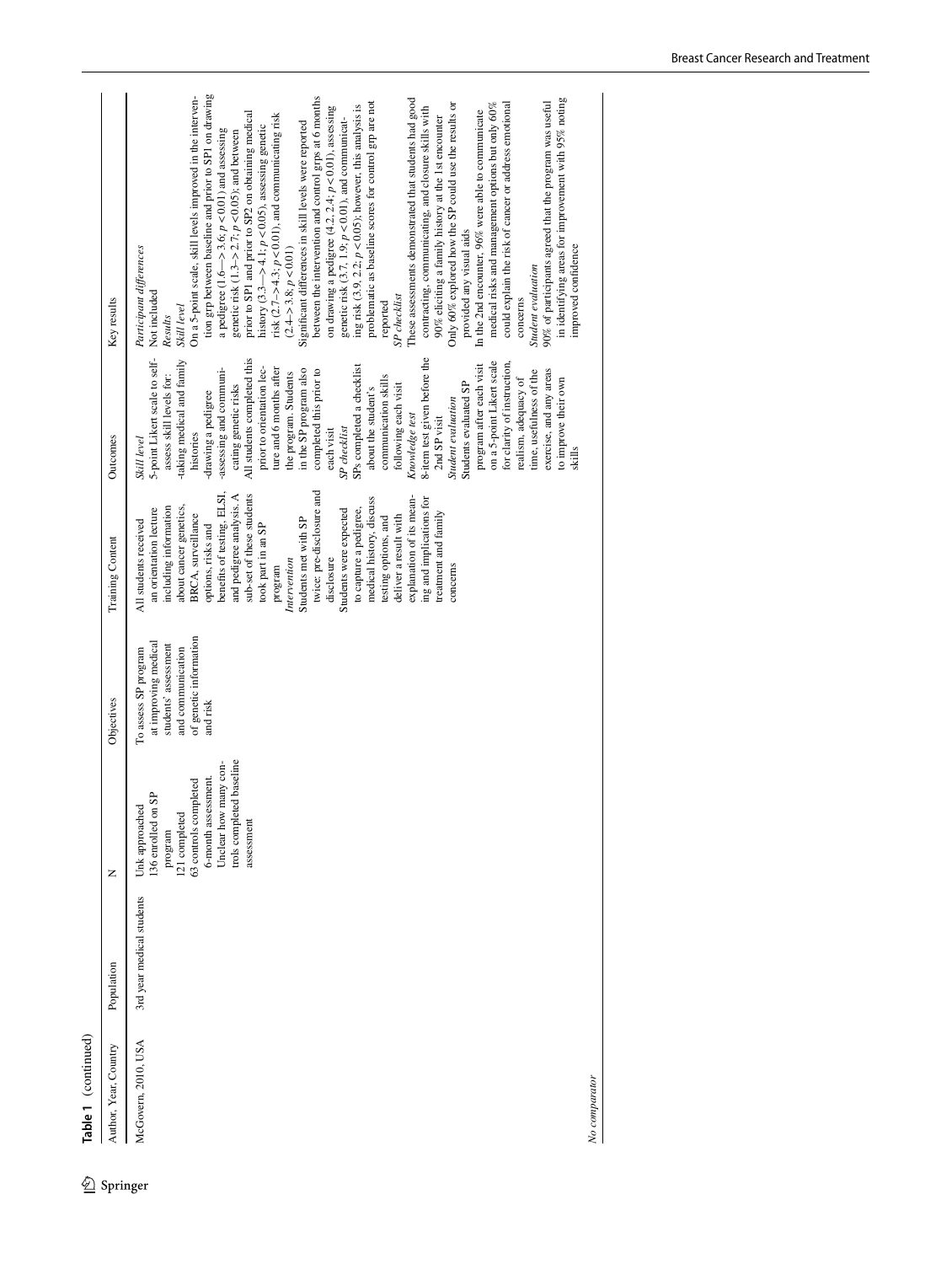| Author, Year, Country | Population                                                                         | z                                                                                                                    | Objectives                                                                                                                                                                                                                                                                                                                                                                                                                 | Training Content                                                                                                                                                                                                                                                                                                                                                                                                                                            | Outcomes                                                                                                                                                                                                                                                                                                                                                                                                                                                                                                                                        | Key results                                                                                                                                                                                                                                                                                                                                                                                                                                                                                                                                                                                                                                                                                                                                                                                                                                                                                                                                                                                                                                                                                                                                                                                                                                                                             |
|-----------------------|------------------------------------------------------------------------------------|----------------------------------------------------------------------------------------------------------------------|----------------------------------------------------------------------------------------------------------------------------------------------------------------------------------------------------------------------------------------------------------------------------------------------------------------------------------------------------------------------------------------------------------------------------|-------------------------------------------------------------------------------------------------------------------------------------------------------------------------------------------------------------------------------------------------------------------------------------------------------------------------------------------------------------------------------------------------------------------------------------------------------------|-------------------------------------------------------------------------------------------------------------------------------------------------------------------------------------------------------------------------------------------------------------------------------------------------------------------------------------------------------------------------------------------------------------------------------------------------------------------------------------------------------------------------------------------------|-----------------------------------------------------------------------------------------------------------------------------------------------------------------------------------------------------------------------------------------------------------------------------------------------------------------------------------------------------------------------------------------------------------------------------------------------------------------------------------------------------------------------------------------------------------------------------------------------------------------------------------------------------------------------------------------------------------------------------------------------------------------------------------------------------------------------------------------------------------------------------------------------------------------------------------------------------------------------------------------------------------------------------------------------------------------------------------------------------------------------------------------------------------------------------------------------------------------------------------------------------------------------------------------|
| Blazer, 2005, USA     | ters level advanced nurse<br>practitioners, physicians<br>Genetic counselors, mas- | Unk approached<br>29 completed<br>40 enrolled                                                                        | -Apply risk assessment and<br>Assess personal and fam-<br>ily history for pedigree<br>-Demonstrate knowledge<br>Communicate ELSI and<br>of relevant genetic and<br>-Recommend risk-appro-<br>priate surveillance and<br>-Participate in MDT of<br>psychological issues<br>oncology principles<br>of hereditary cancer<br>-Recognize features<br>testing strategies<br>practitioners<br>prevention<br>syndromes<br>analysis | using workshops, journal<br>genetic material includ-<br>ing a wet lab, oncology<br>2-week on-site training<br>ance, wet labs, practice<br>mock risk assessments<br>counseling skills with<br>and practice sessions,<br>and hereditary cancer<br>Participants attended a<br>and a cancer genetic<br>counseling sessions,<br>content, cancer risk<br>clubs, MDT attend-<br>Course covered basic<br>Course was delivered<br>syndromes<br>conference<br>program | was completed 6 months<br>40 true/false items pre and<br>assessment, genetic test-<br>after course completion<br>recognition, cancer risk<br>module was attached to<br>Professional development<br>cancer genetics, oncol-<br>and practice outcomes<br>A checklist of prescribed<br>with a clinical practice<br>survey completed after<br>ogy, cancer syndrome<br>CME evaluation of each<br>post-course activities<br>Participant satisfaction<br>post course covering<br>the final exam<br>ing, and ELSI<br>Knowledge test<br>survey<br>a year | evaluation at 6 months. All respondents had completed<br>22 (76%) said the course had improved their professional<br>course survey, 7 had, or were in the process, of setting<br>Of the 29 participants who responded to the 1-year post-<br>There was a significant knowledge gain from 65 to 80%<br>self-efficacy and 18 (62%) said the course improved<br>their designated reading assignments and some pre-<br>35 (80%) of participants completed and returned this<br>correct post intervention $(t(39) = 6.67; p < 0.001)$<br>95% of respondents said they continued to use and<br>sented the information to other professionals<br>up a new genetic risk assessment practice<br>benefit from the course material<br>their ability and confidence<br>Professional development<br>Participant satisfaction<br>Knowledge                                                                                                                                                                                                                                                                                                                                                                                                                                                            |
| Lee, 2013, Korea      | 'other medical profes-<br>Doctors, nurses, and 1<br>sional'                        | knowledge test, respec-<br>35 enrolled<br>33 and 30 completed the<br>final awareness and<br>Unk approached<br>tively | knowledge, awareness,<br>for pts at high risk for<br>and counseling skills<br>To assess the effect of<br>genetic counseling<br>education on HCP<br>HBOC                                                                                                                                                                                                                                                                    | Hands on practice sessions<br>genetics, hereditary BC,<br>tion, ELSI, and pre- and<br>3-day training event with<br>pedigree drawing, and<br>testing and interpreta-<br>HBOC of the Korean<br>post-test counseling<br>for risk assessment,<br>population, genetic<br>lectures on cancer<br>counseling                                                                                                                                                        | AW—awareness of genetic<br>questionnaires capturing:<br>AK-confidence in ability<br>pre- and post-course 49<br>AS-confidence in coun-<br>to perform counseling<br>counseling education<br>Participants completed<br>true/false knowledge<br>questions along with<br>seling practice                                                                                                                                                                                                                                                             | Overall knowledge scores improved significantly at post-<br>test with 30 responders (37.40 $\pm$ 4.64 - > 40.20 $\pm$ 2.52;<br>$p$ 0.001 12 items), and genetic testing $\&$ interpretation<br>items), pre-test counseling $(10.0 \pm 1.05 - 11.0 \pm 0.98)$ ;<br>respondents wanted more educational programs about<br>significant improvement in the areas of hereditary BC<br>syndromes $(5.58 \pm 1.32 \rightarrow 7.68 \pm 0.77; p < 0.00019$<br>items and $9.66 \pm 1.79 \rightarrow 8.80 \pm 1.45$ ; p 0.02 12 items,<br>and confidence questionnaires, there was significant<br>Cancer genetics and post-test counseling were signifi-<br>For the 33 participants who completed the awareness<br>cantly worse $(3.97 \pm 1.16 \rightarrow 3.20 \pm 0.71$ ; p 0.006 5<br>fied the importance of communication skills. Most<br>improvement across all 3 categories (AW 2 items:<br>Of 12 participants who provided feedback, 6 identi-<br>$3.18 \pm 0.76 - 24.27 \pm 0.53$ t 8.727, all $p < 0.001$ )<br>$3.87 \pm 0.55$ - $\geq$ 4.72 $\pm$ 0.37 t 8.963, AK 7 items:<br>$3.13 \pm 0.87$ – > 4.35 $\pm$ 0.52 t 9.819, AS 9 items:<br>maximum possible score 49, $p = 0.002$ ) with<br>$(3.20 \pm 0.92 - 3.93 \pm 0.25; p 0.001 4$ items)<br>counseling practice<br>respectively) |
|                       |                                                                                    |                                                                                                                      |                                                                                                                                                                                                                                                                                                                                                                                                                            | ELSI ethical, legal, and social issues, GP general practitioner, PCP primary care physician, SDM shared decision making, SP standardized patient                                                                                                                                                                                                                                                                                                            |                                                                                                                                                                                                                                                                                                                                                                                                                                                                                                                                                 |                                                                                                                                                                                                                                                                                                                                                                                                                                                                                                                                                                                                                                                                                                                                                                                                                                                                                                                                                                                                                                                                                                                                                                                                                                                                                         |

ELSI ethical, legal, and social issues, GP general practitioner, PCP primary care physician, SDM shared decision making, SP standardized patient<br><sup>a</sup>Bell and Wilkes are linked papers reporting on the same study. The Bell pa Bell and Wilkes are linked papers reporting on the same study. The Bell paper focuses on the quantitative information stemming from the SP assessment, while Wilkes features self- and assessor-reported outcomes

**Table 1** (continued)

Table 1 (continued)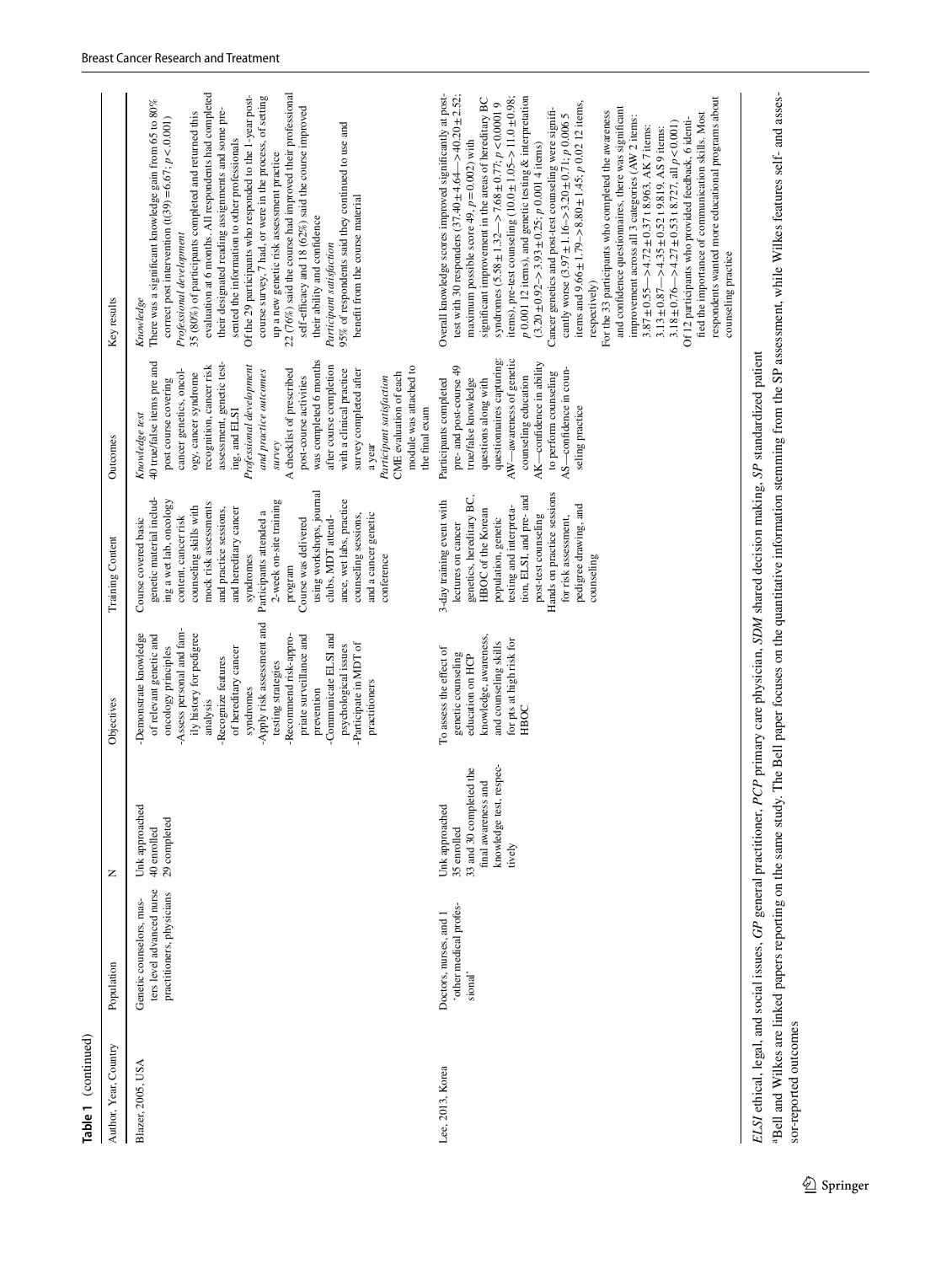Self-efficacy and confidence were reported as outcomes in four studies [\[40,](#page-13-13) [43](#page-13-17)[–45](#page-13-18)]. This was sometimes described as confdence in counseling practice [\[43\]](#page-13-17) or clinical skills efficacy  $[40]$  $[40]$ . In other studies, self-efficacy was broadened to include concepts such as assessing risk, drawing a pedigree, obtaining a medical history, interpreting results, and discussing screening  $[44, 45]$  $[44, 45]$  $[44, 45]$  $[44, 45]$ . In general, self-efficacy scores signifcantly improved between pre and post intervention  $[40, 43-45]$  $[40, 43-45]$  $[40, 43-45]$  $[40, 43-45]$  $[40, 43-45]$ . Two papers with a comparator arm  $[40, 45]$  $[40, 45]$  $[40, 45]$ reported signifcant between group diferences; however, only one reported post-intervention scores for both groups rendering it impossible to assess the true impact of the inter-vention [[45](#page-13-18)].

Similarly, knowledge was assessed in four studies with tests covering topics such as genetic testing, shared decision making, ELSI, cancer genetics, and hereditary syndromes including breast cancer [\[40,](#page-13-13) [42](#page-13-15), [43,](#page-13-17) [45](#page-13-18)]. One study compared knowledge scores pre and post attendance in both the intervention and control arms [[40\]](#page-13-13). While neither arm improved on shared decision making, both had signifcant improvements in overall knowledge and subsets of BRCA genetics, breast cancer, and ELSI, with further signifcant improvements in the intervention arm for understanding genetic test ordering and general genetics. Two papers report signifcant gains in overall knowledge [\[42\]](#page-13-15) [[43\]](#page-13-17). One further study used a knowledge test but did not provide the scores within the current paper [[45\]](#page-13-18).

Four papers reported participant satisfaction with the training program [\[40](#page-13-13)[–42,](#page-13-15) [45\]](#page-13-18), often evaluated at the end of the program apart from one that assessed clarity of instruction, realism, and overall usefulness following each SP visit [\[45\]](#page-13-18). In another study, 95% of participants cited continued use and beneft from the course material [[42](#page-13-15)]. A further paper noted that 12/35 attendees completed course feedback; most wanted more counseling practice with six individuals highlighting the importance of communication skills [\[43\]](#page-13-17).

#### **Quality assessment**

All studies were given a 'weak' global rating on the EPHPP (two or more of the six categories scored as 'weak'), though studies did receive some 'moderate' and 'strong' scores in individual categories. No study outlined randomization procedures. Only one received a 'moderate' score for selection bias as there was enough information to assume the intervention group were similar to the target population [[45](#page-13-18)]. Two studies reported group diferences, or confounders, between the intervention and comparator at baseline [\[40,](#page-13-13) [41](#page-13-14)]. Another two described both the reliability and validity of their measures  $[40, 42]$  $[40, 42]$  $[40, 42]$  $[40, 42]$ , with reliability mentioned in a further two reports [[39,](#page-13-12) [43\]](#page-13-17) and validity by one other [[41\]](#page-13-14).

The quality assessment for drop-out and withdrawal rates presented a range of scores with three papers receiving a

'weak' rating due to a lack of transparency of baseline numbers or low completion rates [\[41](#page-13-14), [42,](#page-13-15) [45\]](#page-13-18), three a 'moderate' rating owing to the amount of drop outs [[39](#page-13-12), [40](#page-13-13), [44\]](#page-13-16), and one paper received a 'strong' rating [\[43](#page-13-17)].

# **Discussion**

This systematic review identifed seven published papers featuring six interventions provided to HCPs communicating risk-based information about hereditary breast cancer. The participants were various groups of HCPs but primarily PCPs [\[39–](#page-13-12)[41\]](#page-13-14) and nurses [\[42–](#page-13-15)[44\]](#page-13-16). The use of SPs was prominent across interventions to simulate that of a real clinical encounter. This provided participants with an opportunity to practice counseling skills, often resulting in improved selfreported efficacy and confidence. Within those studies that reported participant satisfaction, it was clear that individuals felt they had beneftted from their training and were keen to engage with more materials.

There was however a lack of detail about the specifc communication behaviors included in training. From the descriptions provided, it was unclear how much the studies discussed the content of what to include in conversations versus the process of conveying that information. In line with genetic counseling models, which we used to inform our understanding of which communication skills were most likely to be included in training courses, we anticipated reference to both the correct dissemination of information alongside interpersonal skills such as empathic understanding and chunking and checking information [\[15](#page-12-14), [20,](#page-12-18) [21,](#page-12-22) [23](#page-12-20)]. Successful genetic counseling conversations require not only an ability to explain risk in a manner that aids understanding but also rapport and empathy [[15](#page-12-14), [18](#page-12-16)]. Consultations should therefore incorporate components of genetic counseling, education, and psychosocial well-being [[21](#page-12-22)]. While these topics may have been covered within the educational programs, they were not specifcally referenced or reported. This review set out to understand the communication elements within HCP training programs, particularly the presence of both process and content-based skills. However, a lack of clear defnition within the studies precluded a true assessment of their presence and impact.

Given the implications of genetic conversations, there is a need for interventions which address HCP confdence and skill when navigating these complex issues [\[5](#page-12-8), [29,](#page-13-3) [31,](#page-13-4) [32](#page-13-5)]. This is especially true as more responsibility is given to a wider population of HCPs to engage in this dialogue. There was a dearth of reported interventions for oncologists or surgeons who may be the frst point of contact for an individual. Previous systematic reviews have been conducted looking at groups of HCPs in isolation, such as PCPs [\[46\]](#page-13-19). However, as genetic consultations are being carried out in various ways,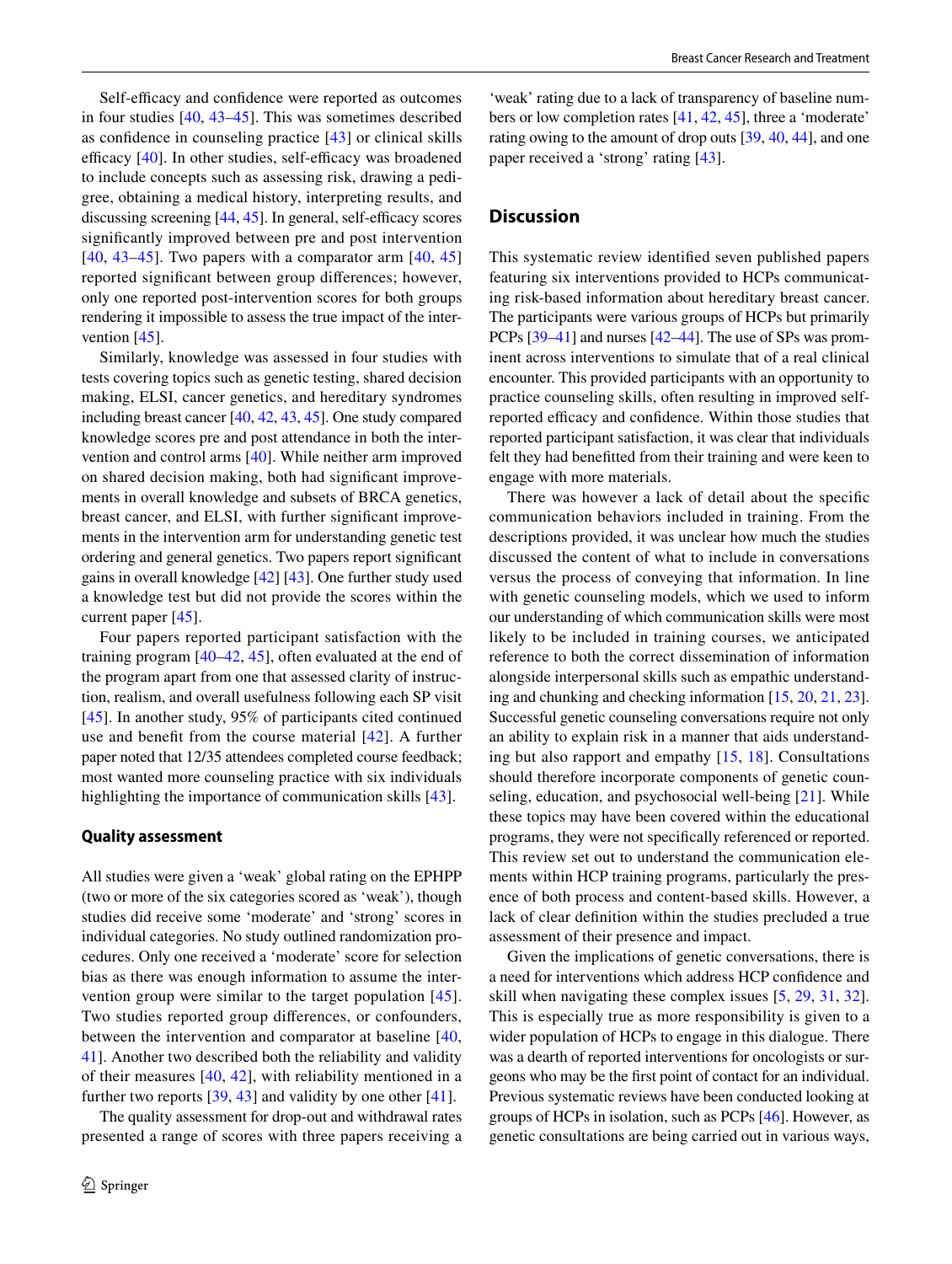and often with diferent types of clinician working together (e.g., oncologist and geneticist), the focus in this review was on clinicians as a whole to refect this changing landscape and a diverse MDT [\[23\]](#page-12-20). In addition, the lack of relevant published papers, and the overall weak quality scores, in this review indicates a need for robust evaluation of these training programs built on recommendations from the genetic counseling feld.

#### **Research recommendations**

A lack of defnition across the studies for what constituted counseling skills demonstrates a need for future research to clearly operationalize this concept from the outset. There is a clear need for future training and assessment to focus on the process of communication [\[16,](#page-12-15) [19](#page-12-17)]. Our results suggest this could be benefcial as it was not clear from the interventions whether or not 'good' communication was characterized solely by the correct transmission of factual information or the actual process and engagement. The use of a framework or inclusion of specifc communication tools would add clarity to what is currently an ambiguous understanding.

The psychosocial support provided to individuals during a genetic consultation is just as important as knowledge exchange [[18](#page-12-16), [20,](#page-12-18) [26\]](#page-13-0) yet only two studies reported on a general lack of discussion between HCP and SP about these concerns [\[40,](#page-13-13) [45\]](#page-13-18). As these elements are a key feature of risk-based testing and decision making, it is important for future work to be more explicit as to how training targets the ability to communicate in this way.

While the client–HCP interaction is paramount, it is also necessary to explore interdisciplinary communication. This is especially so as more genetic testing information is provided via a team approach. While our fndings demonstrate training materials are available, we did not identify any published interventions that were available for multidisciplinary teams (MDTs). For example, genetic referral pathways may include surgical, nursing, and oncology input and yet training was not available in one setting, which can help ensure consistent communication. To that end, we have secured funding to develop a training program in this area, which will be informed by this systematic review.

#### **Practice implications**

While the predominant outcomes of this review relate to future research, there are still practice implications to be gleaned. With a lack of published training targeting a complete MDT, it is important for colleagues to work together to understand how genetic information is being relayed to avoid confusion or contradiction.

This review suggests that some studies convey measurable benefts for HCPs, many of whom desire to undertake further counseling training. More evidence-based interventions may then assist HCPs when talking with individuals who potentially carry gene mutations.

#### **Study limitations**

We identifed only those papers published in peer-reviewed journals and there may be further information in gray literature and conference abstracts/editorials/letters. Our focus on published material was to understand the training programs which had been evaluated in some way. There may be other interventions available for HCPs that have gone unreported. In hindsight there may have been limitations to using the EPHPP tool. While this is a good quality assessment measure, the nature of the papers inherently leant themselves to receive lower scores primarily due to non-randomization and lack of control arms. However, we felt it was important to use a tool to help standardize our assessments without prior knowledge of the types of studies our searches would fnd.

### **Conclusion**

This systematic review set out to explore what published training interventions were available for HCPs discussing genetic testing and hereditary risk for breast cancer. This process demonstrated a lack of formally evaluated training programs. All seven papers reported on communication outcomes with particular use of an SP. Other outcomes such as knowledge, confidence/self-efficacy, and program satisfaction were captured. However, what is evident is a lack of consistent training materials used, with demonstrable paucity of support specifcally for oncologists/surgeons.

There is increasing demand for genetic services within breast cancer, either to identify inherited risk or to personalize treatment options. In response to this, there is a commensurate need to ensure those HCPs tasked with helping individuals navigate the complex world of genetic breast cancer testing are well versed in conveying risk-based information.

**Acknowledgements** This work was supported by a grant to Professor Dame Lesley Fallowfeld from the Breast Cancer Research Foundation.

#### **Compliance with ethical standards**

**Conflicts of interest** All authors declare that they have no confict of interest.

**Open Access** This article is licensed under a Creative Commons Attribution 4.0 International License, which permits use, sharing, adaptation, distribution and reproduction in any medium or format, as long as you give appropriate credit to the original author(s) and the source, provide a link to the Creative Commons licence, and indicate if changes were made. The images or other third party material in this article are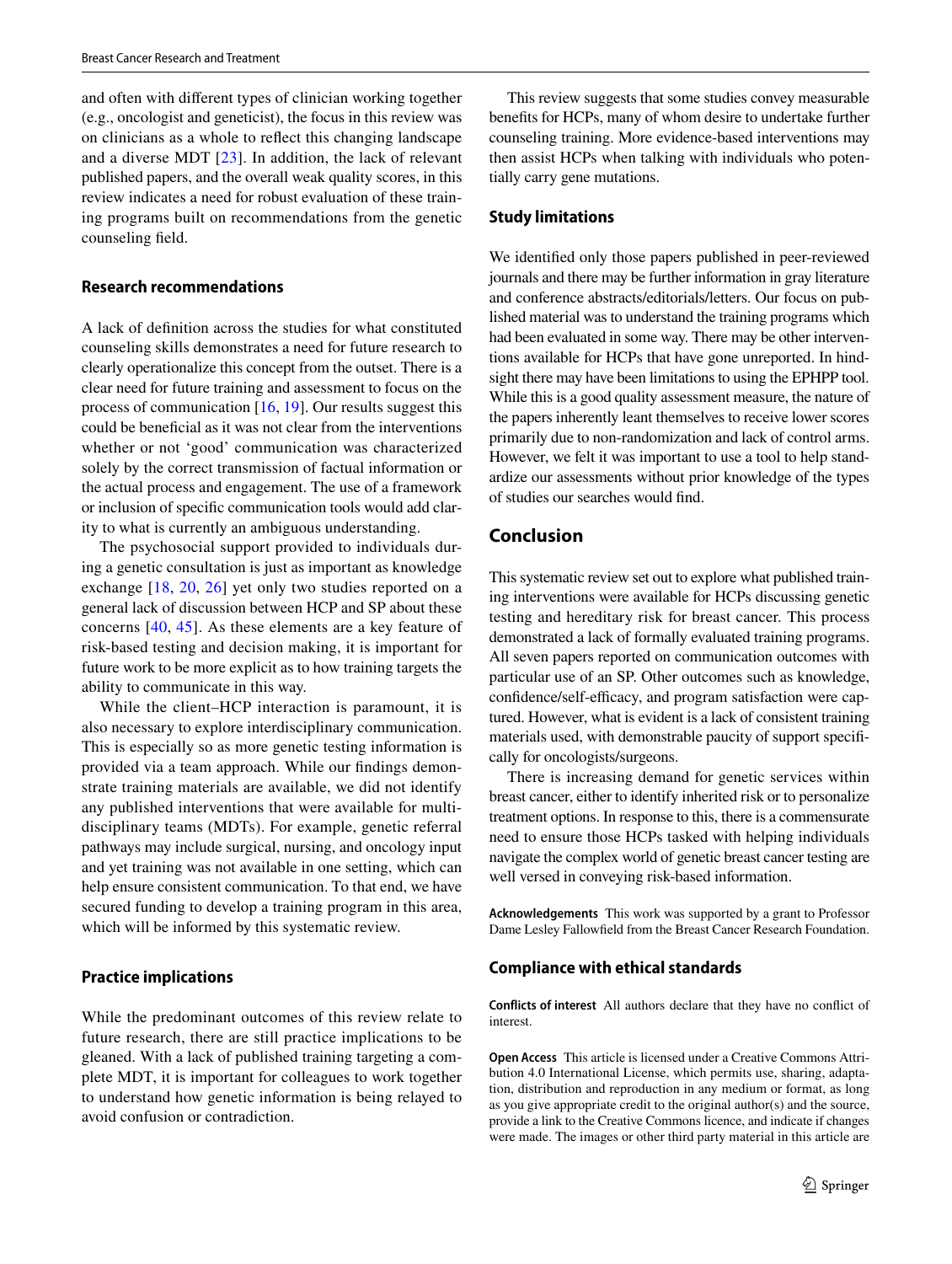included in the article's Creative Commons licence, unless indicated otherwise in a credit line to the material. If material is not included in the article's Creative Commons licence and your intended use is not permitted by statutory regulation or exceeds the permitted use, you will need to obtain permission directly from the copyright holder. To view a copy of this licence, visit <http://creativecommons.org/licenses/by/4.0/>.

# **References**

- <span id="page-12-0"></span>1. Tandy-Connor S, Guiltinan J, Krempely K, LaDuca H, Reineke P, Gutierrez S, Gray P, Tippin Davis B (2018) False-positive results released by direct-to-consumer genetic tests highlight the importance of clinical confrmation testing for appropriate patient care. Genet Med 20(12):1515–1521. [https://doi.org/10.1038/](https://doi.org/10.1038/gim.2018.38) [gim.2018.38](https://doi.org/10.1038/gim.2018.38)
- <span id="page-12-1"></span>2. Francke U, Dijamco C, Kiefer AK, Eriksson N, Moiseff B, Tung JY, Mountain JL (2013) Dealing with the unexpected: consumer responses to direct-access BRCA mutation testing. PeerJ 1:e8. <https://doi.org/10.7717/peerj.8>
- <span id="page-12-2"></span>3. McAllister M, O'Malley K, Hopwood P, Kerr B, Howell A, Evans DGR (2002) Management of women with a family history of breast cancer in the North West Region of England: training for implementing a vision of the future. J Med Genet 39(7):531–535. <https://doi.org/10.1136/jmg.39.7.531>
- <span id="page-12-12"></span>4. Meisel SF, Fraser LSM, Side L, Gessler S, Hann KEJ, Wardle J, Lanceley A (2017) Anticipated health behaviour changes and perceived control in response to disclosure of genetic risk of breast and ovarian cancer: a quantitative survey study among women in the UK. BMJ Open. [https://doi.org/10.1136/bmjopen-2017-01767](https://doi.org/10.1136/bmjopen-2017-017675) [5](https://doi.org/10.1136/bmjopen-2017-017675)
- <span id="page-12-8"></span>5. Jbilou J, Halilem N, Blouin-Bougie J, Amara N, Landry R, Simard J (2014) Medical genetic counseling for breast cancer in primary care: a synthesis of major determinants of physicians' practices in primary care settings. Public Health Genomics 17(4):190–208. <https://doi.org/10.1159/000362358>
- <span id="page-12-3"></span>6. Beitsch PD, Whitworth PW, Hughes K, Patel R, Rosen B, Compagnoni G, Baron P, Simmons R, Smith LA, Grady I, Kinney M, Coomer C, Barbosa K, Holmes DR, Brown E, Gold L, Clark P, Riley L, Lyons S, Ruiz A, Kahn S, MacDonald H, Curcio L, Hardwick MK, Yang S, Esplin ED, Nussbaum RL (2019) Underdiagnosis of hereditary breast cancer: are genetic testing guidelines a tool or an obstacle? J Clin Oncol 37(6):453–460. [https://doi.](https://doi.org/10.1200/jco.18.01631) [org/10.1200/jco.18.01631](https://doi.org/10.1200/jco.18.01631)
- <span id="page-12-4"></span>7. Matsen CB, Lyons S, Goodman MS, Biesecker BB, Kaphingst KA (2019) Decision role preferences for return of results from genome sequencing amongst young breast cancer patients. Patient Educ Couns 102(1):155–161. <https://doi.org/10.1016/j.pec.2018.08.004>
- <span id="page-12-9"></span>8. Eccles BK, Copson E, Maishman T, Abraham JE, Eccles DM (2015) Understanding of BRCA VUS genetic results by breast cancer specialists. BMC Cancer 15(1):936–944. [https://doi.](https://doi.org/10.1186/s12885-015-1934-1) [org/10.1186/s12885-015-1934-1](https://doi.org/10.1186/s12885-015-1934-1)
- <span id="page-12-5"></span>9. Green MJ, Peterson SK, Baker MW, Harper GR, Friedman LC, Rubinstein WS, Mauger DT (2004) Efect of a computer-based decision aid on knowledge, perceptions, and intentions about genetic testing for breast cancer susceptibility: a randomized controlled trial. JAMA 292(4):442–452. [https://doi.org/10.1001/](https://doi.org/10.1001/jama.292.4.442) [jama.292.4.442](https://doi.org/10.1001/jama.292.4.442)
- <span id="page-12-7"></span>10. Milliron KJ, Griggs JJ (2019) Advances in genetic testing in patients with breast cancer, high-quality decision making, and responsible resource allocation. J Clin Oncol 37(6):445–447. [https](https://doi.org/10.1200/jco.18.01952) [://doi.org/10.1200/jco.18.01952](https://doi.org/10.1200/jco.18.01952)
- <span id="page-12-6"></span>11. Green MJ, Peterson SK, Baker MW, Friedman LC, Harper GR, Rubinstein WS, Peters JA, Mauger DT (2005) Use of an educational computer program before genetic counseling for breast

 $\circled{2}$  Springer

cancer susceptibility: effects on duration and content of counseling sessions. Genet Med 7(4):221–229. [https://doi.org/10.1097/01.](https://doi.org/10.1097/01.GIM.0000159905.13125.86) [GIM.0000159905.13125.86](https://doi.org/10.1097/01.GIM.0000159905.13125.86)

- <span id="page-12-10"></span>12. Gaf C, Aittomäki K, Williamson R (2001) Oncology nurse training in cancer genetics. J Med Genet 38(10):691–695. [https://doi.](https://doi.org/10.1136/jmg.38.10.691) [org/10.1136/jmg.38.10.691](https://doi.org/10.1136/jmg.38.10.691)
- <span id="page-12-11"></span>13. Cragun D, Besharat AD, Lewis C, Vadaparampil ST, Pal T (2013) Educational needs and preferred methods of learning among Florida practitioners who order genetic testing for hereditary breast and ovarian cancer. J Cancer Educ 28(4):690–697. [https://doi.](https://doi.org/10.1007/s13187-013-0525-6) [org/10.1007/s13187-013-0525-6](https://doi.org/10.1007/s13187-013-0525-6)
- <span id="page-12-13"></span>14. Miller SM, Fleisher L, Roussi P, Buzaglo JS, Schnoll R, Slater E, Raysor S, Popa-Mabe M (2005) Facilitating informed decision making about breast cancer risk and genetic counseling among women calling the NCI's Cancer Information Service. J Health Commun 10(Suppl 1):119–136. [https://doi.org/10.1080/07366](https://doi.org/10.1080/07366290500265335) [290500265335](https://doi.org/10.1080/07366290500265335)
- <span id="page-12-14"></span>15. Witt MM, Jankowska KA (2018) Breaking bad news in genetic counseling-problems and communication tools. J Appl Genet 59(4):449–452.<https://doi.org/10.1007/s13353-018-0469-y>
- <span id="page-12-15"></span>16. Biesecker BB, Peters KF (2001) Process studies in genetic counseling: Peering into the black box. Am J Med Genet 106(3):191– 198.<https://doi.org/10.1002/ajmg.10004>
- <span id="page-12-21"></span>17. Trepanier A, Ahrens M, McKinnon W, Peters J, Stopfer J, Grumet SC, Manley S, Culver JO, Acton R, Larsen-Haidle J, Correia LA, Bennett R, Pettersen B, Ferlita TD, Costalas JW, Hunt K, Donlon S, Skrzynia C, Farrell C, Callif-Daley F, Vockley CW (2004) Genetic cancer risk assessment and counseling: recommendations of the national society of genetic counselors. J Genet Couns 13(2):83–114. [https://doi.org/10.1023/b:jogc.0000018821](https://doi.org/10.1023/b:jogc.0000018821.48330.77) [.48330.77](https://doi.org/10.1023/b:jogc.0000018821.48330.77)
- <span id="page-12-16"></span>18. Lobb E, Butow P, Meiser B, Tucker K, Barratt A (2001) How Do Geneticists and Genetic Counselors Counsel Women from High-Risk Breast Cancer Families? Journal of Genetic Counseling 10(2):185–199.<https://doi.org/10.1023/a:1009447932274>
- <span id="page-12-17"></span>19. Paul J, Metcalfe S, Stirling L, Wilson B, Hodgson J (2015) Analyzing communication in genetic consultations–a systematic review. Patient Educ Couns 98(1):15–33. [https://doi.](https://doi.org/10.1016/j.pec.2014.09.017) [org/10.1016/j.pec.2014.09.017](https://doi.org/10.1016/j.pec.2014.09.017)
- <span id="page-12-18"></span>20. Rich TA, Salazar M (2009) Genetic risk assessment, counseling and testing. Surg Oncol Clin N Am 18(1):19–38. [https://doi.](https://doi.org/10.1016/j.soc.2008.08.004) [org/10.1016/j.soc.2008.08.004](https://doi.org/10.1016/j.soc.2008.08.004)
- <span id="page-12-22"></span>21. Riley BD, Culver JO, Skrzynia C, Senter LA, Peters JA, Costalas JW, Callif-Daley F, Grumet SC, Hunt KS, Nagy RS, McKinnon WC, Petrucelli NM, Bennett RL, Trepanier AM (2012) Essential elements of genetic cancer risk assessment, counseling, and testing: updated recommendations of the National Society of Genetic Counselors. J Genet Couns 21(2):151–161. [https://doi.](https://doi.org/10.1007/s10897-011-9462-x) [org/10.1007/s10897-011-9462-x](https://doi.org/10.1007/s10897-011-9462-x)
- <span id="page-12-19"></span>22. Vadaparampil ST, Malo TL, Nam KM, Nelson A, de la Cruz CZ, Quinn GP (2014) From observation to intervention: development of a psychoeducational intervention to increase uptake of BRCA genetic counseling among high-risk breast cancer survivors. J Cancer Educ 29(4):709–719. [https://doi.org/10.1007/s1318](https://doi.org/10.1007/s13187-014-0643-9) [7-014-0643-9](https://doi.org/10.1007/s13187-014-0643-9)
- <span id="page-12-20"></span>23. Buchanan AH, Rahm AK, Williams JL (2016) Alternate service delivery models in cancer genetic counseling: a mini-review. Front Oncol 6:120–120.<https://doi.org/10.3389/fonc.2016.00120>
- <span id="page-12-23"></span>24. Rupert DJ, Squiers LB, Renaud JM, Whitehead NS, Osborn RJ, Furberg RD, Squire CM, Tzeng JP (2013) Communicating risk of hereditary breast and ovarian cancer with an interactive decision support tool. Patient Educ Couns 92(2):188–196. [https://doi.](https://doi.org/10.1016/j.pec.2013.04.008) [org/10.1016/j.pec.2013.04.008](https://doi.org/10.1016/j.pec.2013.04.008)
- <span id="page-12-24"></span>25. Rubinelli S, Schulz PJ, Hartung U (2010) "Your risk is low, because …": argument-driven online genetic